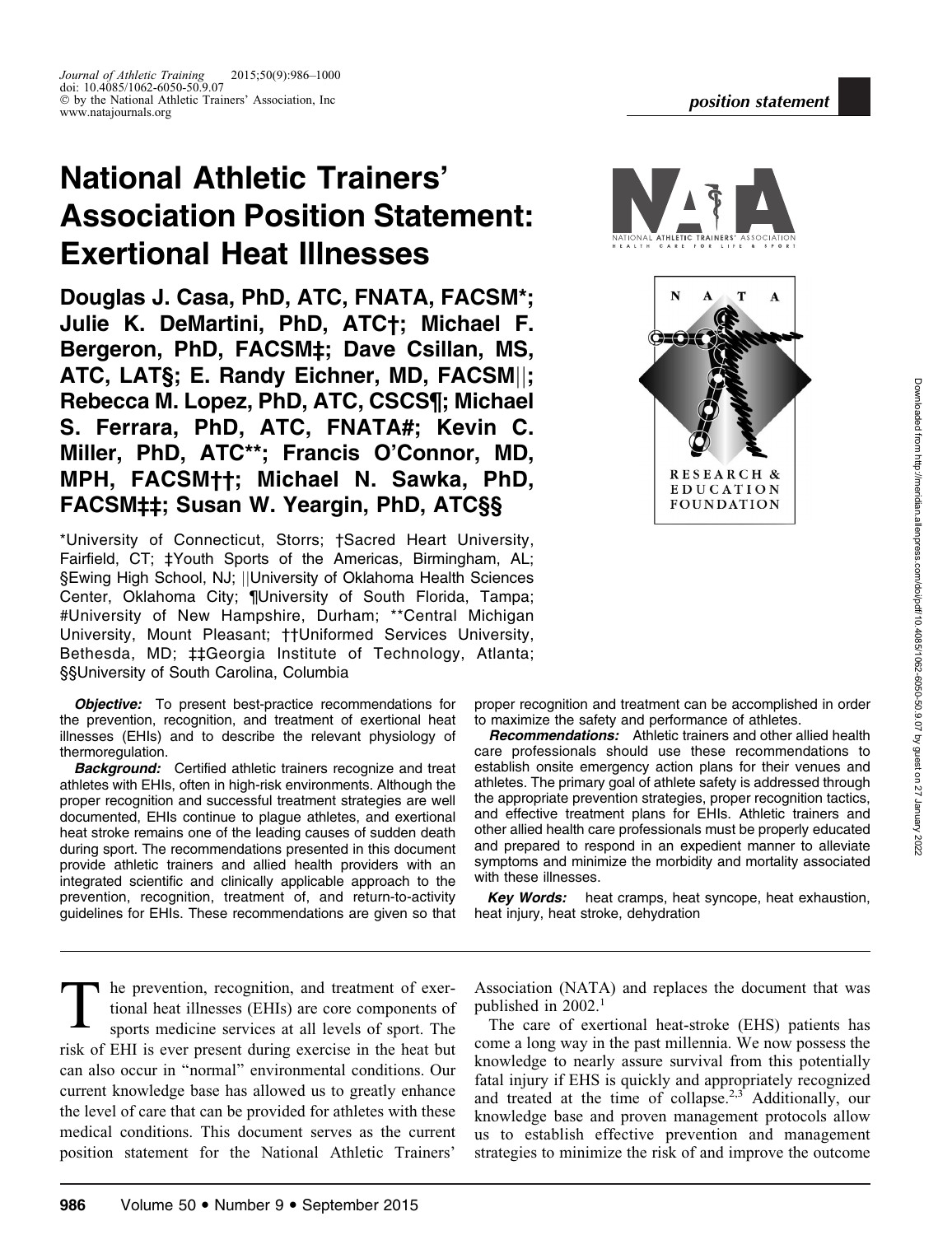from EHS, thereby affecting public health via policy **Exertional Heat Injury** creation and modification.

# DEFINITIONS OF EHIs

#### Exercise-Associated Muscle Cramps

Exercise-associated muscle cramps (EAMCs) are sudden or sometimes progressively and noticeably evolving, involuntary, painful contractions of skeletal muscle during or after exercise.<sup>4,5</sup> Heat cramps is a popular but technically inappropriate term for a certain category of EAMCs because they are not directly related to an elevated body temperature,5,6 do not readily occur after passive heating at rest, and can present during exercise in warm or even cool<sup>6–</sup> <sup>8</sup> and temperature-controlled conditions,<sup>9</sup> although extensive sweating is typical. The signs and symptoms of incipient EAMCs can be described as *tics*, *twinges*, stiffness, tremors, or contractures, but these terms refer to conditions that are typically painless and do not demonstrate muscle activity on electromyography, unlike fullblown EAMCs.<sup>10</sup> The cause of EAMCs is not fully confirmed; proposed contributing factors and conditions include dehydration,<sup>5</sup> electrolyte imbalances,<sup>5,11</sup> altered neuromuscular control,<sup>4</sup> fatigue, or any combination of these factors. $5-10$ 

#### Heat Syncope

Heat syncope, or orthostatic dizziness, often occurs in unfit or heat-unacclimatized persons who stand for a long period of time in the heat or during sudden changes in posture in the heat, especially when wearing a uniform or insulated clothing that encourages and eventually leads to maximal skin vasodilation. This condition is often attributed to dehydration, venous pooling of blood, reduced cardiac filling, or low blood pressure with resultant cerebral ischemia.<sup>12</sup> Heat syncope usually occurs during the first 5 days of unaccustomed heat exposure (eg, during the preseason), before the blood volume expands and cardiovascular adaptations are complete, and in those with heart disease or taking diuretics.<sup>13</sup>

#### Heat Exhaustion

Heat exhaustion is the inability to effectively exercise in the heat, secondary to a combination of factors, including cardiovascular insufficiency, hypotension, energy depletion, and central fatigue.<sup>14</sup> This condition is manifested by an elevated core body temperature (usually  $\leq 40.5^{\circ}$ C) and is often associated with a high rate or volume of skin blood flow, heavy sweating, and dehydration.<sup>15</sup> It occurs most frequently in hot or humid (or both) conditions, but it can also occur in normal environmental conditions with intense physical activity. Heat exhaustion most often affects heat-unacclimatized or dehydrated individuals with a body mass index  $>27$  kg/m.<sup>16</sup> By definition, absent from heat exhaustion are end-organ damage, which would indicate heat injury (eg, renal insufficiency, rhabdomyolysis, or liver injury), and significant central nervous system (CNS) dysfunction with marked temperature elevation  $(>40.5^{\circ}C$  [105<sup>°</sup>F]), which would indicate the possibility of EHS.

Heat injury is a moderate to severe heat illness characterized by organ (eg, liver, renal) and tissue (eg, gut, muscle) injury associated with sustained high body temperature resulting from strenuous exercise and environmental heat exposure. Body temperature is usually but not always greater than  $40.5^{\circ}$ C (105 $^{\circ}$ F).<sup>17,18</sup>

#### Exertional Heat Stroke

Exertional heat stroke is the most severe heat illness. It is characterized by neuropsychiatric impairment and a high core body temperature, typically  $>40.5^{\circ}$ C (105°F).<sup>16,19</sup> This condition is a product of both metabolic heat production and environmental heat load and occurs when the thermoregulatory system becomes overwhelmed due to excessive heat production (ie, metabolic heat production from the working muscles) or inhibited heat loss (ie, decreased sweating response, decreased ability to evaporate sweat) or both. Although this illness is most likely to occur in hot and humid weather, it can manifest with intense physical activity in the absence of extreme environmental conditions. The first sign of EHS is often CNS dysfunction (eg, collapse, aggressiveness, irritability, confusion, seizures, altered consciousness).19 A medical emergency, EHS can progress to a systemic inflammatory response and multi-organ system failure unless promptly and correctly recognized and treated. The risks of morbidity and mortality increase the longer an individual's body temperature remains elevated above the critical threshold  $(>40.5^{\circ}C$  [105°F]) and are significantly reduced if body temperature is lowered promptly.20

#### RECOMMENDATIONS

The NATA advocates the following prevention, recognition, and treatment strategies for EHIs. These recommendations are presented to help certified athletic trainers and other health care providers maximize health, safety, and sport performance. However, individual responses to physiologic stimuli and environmental conditions vary widely. Therefore, these recommendations do not guarantee full protection from exertional heat-related illnesses but could mitigate the risks associated with athletic participation and physical activity. These recommendations and prevention strategies should be carefully considered and implemented by certified athletic trainers and the health care team as part of an overall strategy for the prevention and treatment of EHIs. The strength of each recommendation follows the Strength of Recommendation taxonomy (SORT; Table 1). $21$ 

#### Prevention

- 1. Conduct a thorough, physician-supervised preparticipation medical screening before the start of the season to identify athletes with risk factors for heat illness or a history of heat illness (Table 2).<sup>22,23</sup> Strength of recommendation: C
- 2. Individuals should be acclimatized to the heat gradually over 7 to 14 days.<sup>22–26</sup> Heat acclimatization involves progressively increasing the intensity and duration of physical activity and phasing in protective equipment (if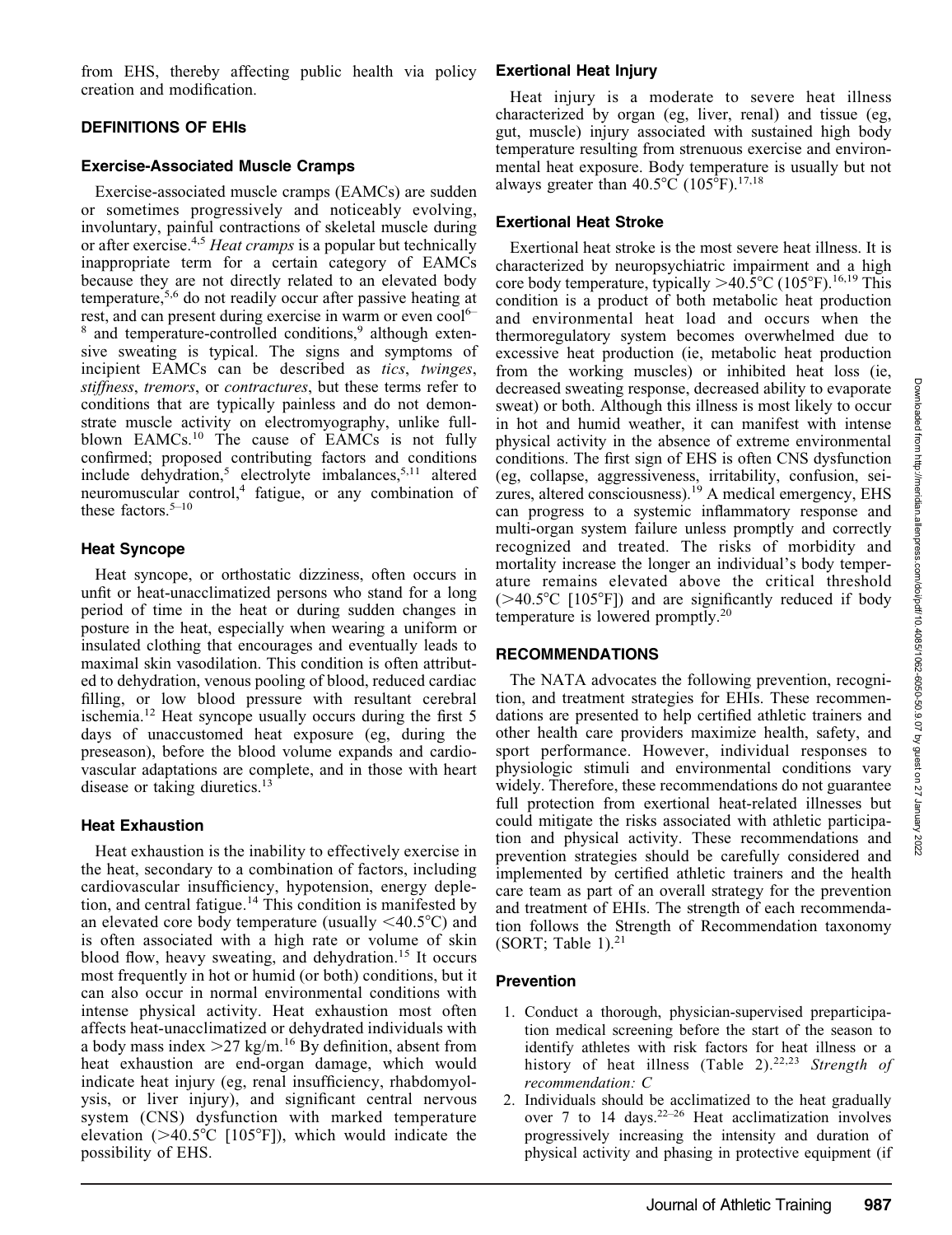#### Table 1. Strength of Recommendation Taxonomy (SORT)<sup>a</sup>

| Strength of Recommendation | <b>Definition</b>                                                                                                                                                                                                                                                                                                          |
|----------------------------|----------------------------------------------------------------------------------------------------------------------------------------------------------------------------------------------------------------------------------------------------------------------------------------------------------------------------|
| А                          | Recommendation based on consistent and good quality experimental evidence (morbidity, mortality,<br>exercise and cognitive performance, physiologic responses).                                                                                                                                                            |
| в<br>C                     | Recommendation based on inconsistent or limited quality experimental evidence.<br>Recommendation based on consensus; usual practice; opinion; disease-oriented evidence <sup>b</sup> ; case series or<br>studies of diagnosis, treatment, prevention, or screening; or extrapolations from quasi-experimental<br>research. |
|                            | $\mathbb{R}$ . The state of the state of the state of the state of the state of the state of the state of the state of the state of the state of the state of the state of the state of the state of the state of the state of th<br>$\sim$ $\sim$ $\sim$ $\sim$ $\sim$ $\sim$                                             |

<sup>a</sup> Reprinted with permission from Ebell MH, Siwek J, Weiss BD, et al, Strength of recommendation taxonomy (SORT): a patient-centered approach to grading evidence in the medical literature, 2004;69(3):548-556, Am Fam Physician. Copyright 2004 American Academy of Family Physicians. All Rights Reserved.<sup>14</sup>

**b** Patient-oriented evidence measures outcomes that matter to patients: morbidity, mortality, symptoms improvement, cost reduction, and quality of life. Disease-oriented evidence measures intermediate, physiologic, or surrogate end points that may or may not reflect improvements in patient outcomes (eg, blood pressure, blood chemistry, physiologic function, pathologic finding).

applicable). If heat acclimatization is not maintained, the physiologic benefits provided by this process will decay within 3 weeks. $24-26$  The first 2–3 weeks of preseason practice typically present the greatest risk of EHI, particularly in equipment-intensive sports.<sup>26,27-29</sup> All possible preventive measures should be used during this time to address this high-risk period (Figure 1). Strength of recommendation: B

- 3. Athletes who are currently sick with a viral infection (eg, upper respiratory tract infection or gastroenteritis) or other illness or have a fever or serious skin rash should not participate until the condition is resolved.<sup>16,27,30</sup> Even after symptoms resolve, the athlete may still be susceptible to heat illness and should be observed carefully upon return to exercising in the heat. Strength of recommendation: B
- 4. Individuals should maintain euhydration and appropriately replace fluids lost through sweat during and after games and practices (see the NATA position statement on fluid replacement in athletes $31$ ). Players should have free access to readily available fluids at all times, not just during designated breaks. Instruct them to eat or drink

#### Table 2. Sample Preparticipation Physical Examination Questions Related to Exertional Heat Stroke<sup>69</sup>

- 1. Have you ever previously been diagnosed with exertional heat stroke? If yes
	- a. How long ago?
	- b. Have you had any complications since then?
	- c. How long did it take you to return to full participation?
	- d. Did you have any complications upon your return to play?
	- e. Was an exercise heat tolerance test conducted to assess your thermoregulatory capacity?
- 2. Have you ever been diagnosed with heat exhaustion? If yes a. When?
	- b. How many times?
- 3. Have you ever had trouble or complications from exercising in the heat (eg, feeling sick, throwing up, dizzy, lack of energy, decreased performance, muscle cramps)?
- 4. How much training have you been doing recently (in the past 2 weeks)? Has this been performed in warm or humid weather?
- 5. Have you been training during the last 2 months? Would you say you are in poor, good, or excellent condition?
- 6. Describe your drinking habits. (Are you conscious of how much you consume? Is your urine consistently dark?)
- 7. Would you consider yourself a heavy or a salty sweater?
- 8. How many hours of sleep do you get per night? Do you sleep in an air-conditioned room?
- 9. Do you take any supplements or ergogenic aids?

appropriate sodium-containing fluids and foods to help replace sodium losses in sweat and urine and to enhance hydration (ie, water retention and distribution). The aims of fluid consumption or replacement are to prevent a body mass loss of more than 2% (as measured before and after the practice or game) and to keep morning urine light in color.31,32 These strategies may reduce the risk of acute and chronic significant dehydration and decrease the risk of EHI.<sup>27,31–34</sup> Strength of recommendation: B

- 5. The sports medicine staff must educate relevant personnel (ie, coaches, administrators, security guards, emergency medical services [EMS] staff, athletes) on preventing and recognizing EHI and, in particular,  $E$ HS.<sup>35,36</sup> Signs and symptoms of a medical emergency should be reviewed, and every institution should have and personnel should practice an emergency action plan specific to each practice and game site. Review and rehearsal of the emergency action plan should include all relevant members of the sports medicine team (ie, coaches, athletic trainers, EMS). Strength of recommendation: C
- 6. Appropriate medical care must be available, and all personnel must be familiar with EHI prevention, recognition, and treatment. $35-37$  Certified athletic trainers and other health care providers covering practices or events are the primary providers of medical care for athletes who display signs or symptoms of EHI and have the authority to restrict an athlete from participating if EHI is suspected or to refer the athlete for a significant EHI condition. Strength of recommendation: C
- 7. When environmental conditions warrant, a cold-water or ice tub and ice towels should be available to immerse or soak a patient with a suspected heat illness.<sup>33,37</sup> Immediate whole-body cooling is essential for treating EHI and EHS in particular. Onsite facilities are needed for immediate treatment. Strength of recommendation: B
- 8. The assessment of rectal temperature is the clinical gold standard for obtaining core body temperature of patients with EHS<sup>38</sup> and the medical standard of practice and accepted protocol. No other field-expedient methods of obtaining core body temperature (eg, oral, axillary, tympanic, forehead sticker, temporal) are valid or reliable after intense exercise in the heat, and they may lead to inadequate or inappropriate treatment, thereby endangering a patient's health.<sup>38-41</sup> Parents, administrators, coaches, and student-athletes should be educated ahead of time that this procedure will be used for heat-illness emergencies, especially in patients suspected of having heat exhaustion or EHS. Esophageal and gastrointestinal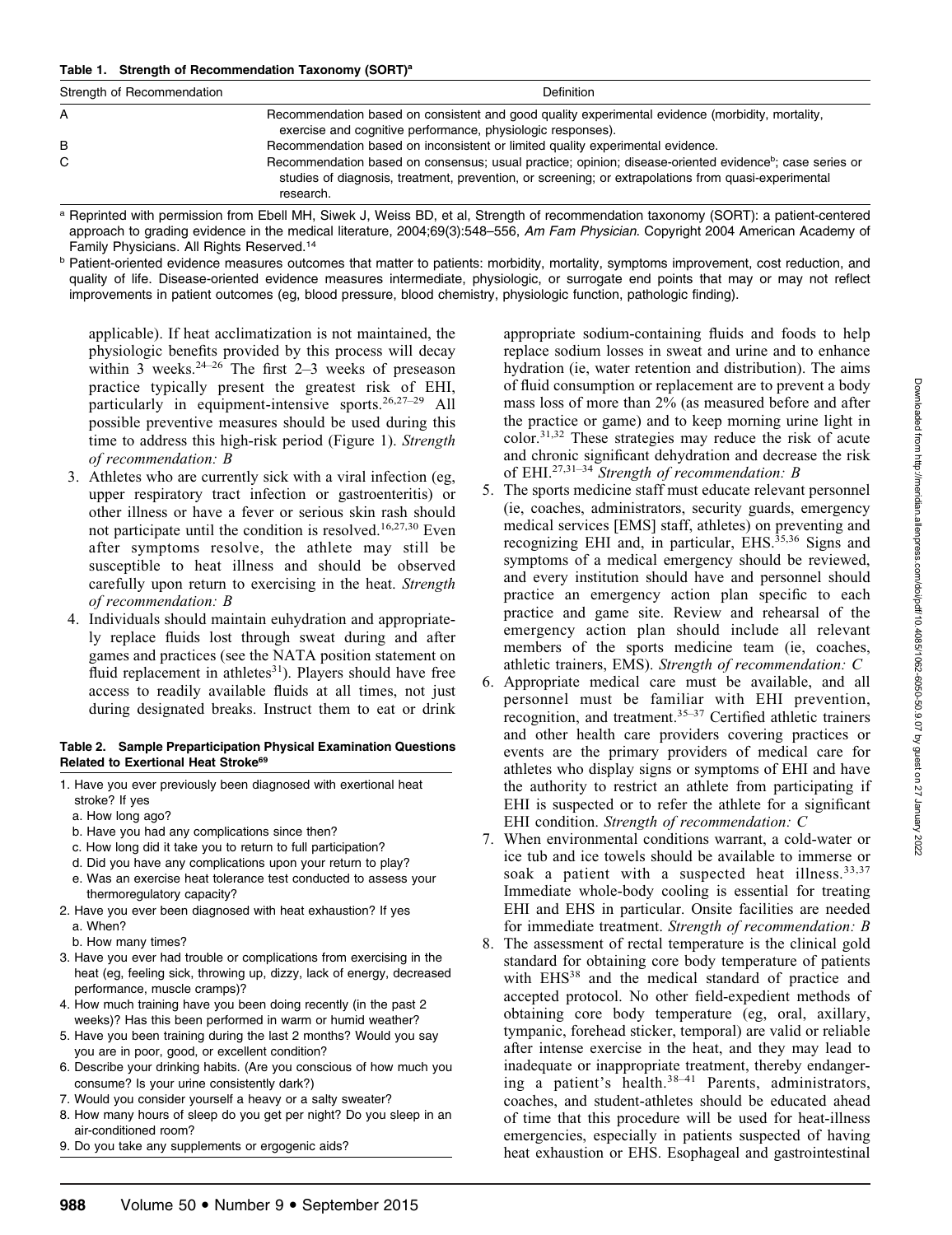

Figure 1. National Collegiate Athletic Association heat-acclimatization guidelines.

(via ingestible thermistor) measurements may be appropriate alternatives for temperature assessment but require advanced training for the former and careful planning for the latter. Under all circumstances in which EHS is possible, a rectal temperature assessment should be able to be obtained. Strength of recommendation: A

- 9. Because the effects of heat are cumulative, athletes should be encouraged to sleep at least 7 hours per night in a cool environment; eat a balanced diet; and properly hydrate before, during, and after exercise.<sup>16</sup> Individuals should also be advised to rest in a cool environment during periods of inactivity (eg, off days, between sessions on double-practice days) to maximize recovery. Rest periods should incorporate meal times and allow 2 to 3 hours for food, fluids, electrolytes (primarily sodium and chloride), and other nutrients to be digested and absorbed before the next practice or competition. Strength of recommendation: C
- 10. To anticipate potential problems, a preseason heatacclimatization policy should be developed for organized sports and event guidelines formulated for hot, humid weather conditions based on the type of activity and wetbulb globe temperature (WBGT). $^{23,26}$  In stressful environmental conditions, particularly during the first 2–3 weeks of preseason practice, activity should be delayed or rescheduled or the practice session shortened to reduce the risk to participants. Special attention should be given to practice drills that involve high-intensity activity and full protective equipment worn by players, as these factors may exacerbate the amount of heat stress on the body. Strength of recommendation: B
- 11. Individuals who may be particularly susceptible to EHI must be identified.<sup>42-45</sup> They should be closely monitored during stressful environmental conditions, and preventive steps should be taken.<sup>45,46</sup> In addition, emergency supplies and equipment (eg, tubs for cold-water immersion [CWI], rectal thermometer) should be onsite, easily accessible, and in good working order to allow for immediate intervention and treatment if needed. Strength of recommendation: B
- 12. Rest breaks should be planned and the work-to-rest ratio modified to match the environmental conditions and the intensity of the activity. $45-47$  Breaks should be in the shade or in a predetermined cooling zone and should allow enough time for all athletes to consume fluids. Additionally, players should be permitted to remove equipment (eg, helmets) during rest periods. Strength of recommendation: B
- 13. The use of dietary supplements and other substances that have a dehydrating effect, increase metabolism, or affect body temperature and thermoregulation is discouraged.<sup>48</sup> Because supplements may increase the risk of EHI, their use should be carefully monitored. Strength of recommendation: C
- 14. Minimal experimental evidence exists regarding the most effective method of preventing EAMCs due to the variety of causes. Supplemental sodium ingestion and fluid monitoring<sup>9</sup> or neuromuscular reeducation<sup>49</sup> may help to prevent EAMC recurrences. Clinicians should identify the patient's unique intrinsic (eg, hydration, acclimatization, biomechanics, training status) and extrinsic (eg, climate conditions, exercise intensity) risk factors that preceded EAMCs before implementing a prevention strategy. Strength of recommendation: C

# **Recognition**

# Exercise-Associated Muscle Cramps.

- 15. A patient experiencing EAMCs will likely show 1 or more of the following signs and symptoms: visible cramping in part or all of the muscle or muscle groups, localized pain, dehydration, thirst, sweating, or fatigue.<sup>4,5,50</sup> Strength of recommendation: C
- 16. A thorough medical history should be obtained to distinguish muscle cramping as a result of an underlying clinical condition (eg, sickle cell trait) from EAMCs. $50$ The latter is often preceded by subtle muscle twitching,<sup>4</sup> whereas the former is not. Strength of recommendation: C
- 17. Most EAMCs related to overload or fatigue tend to be short in duration (less than 5 minutes) and mild in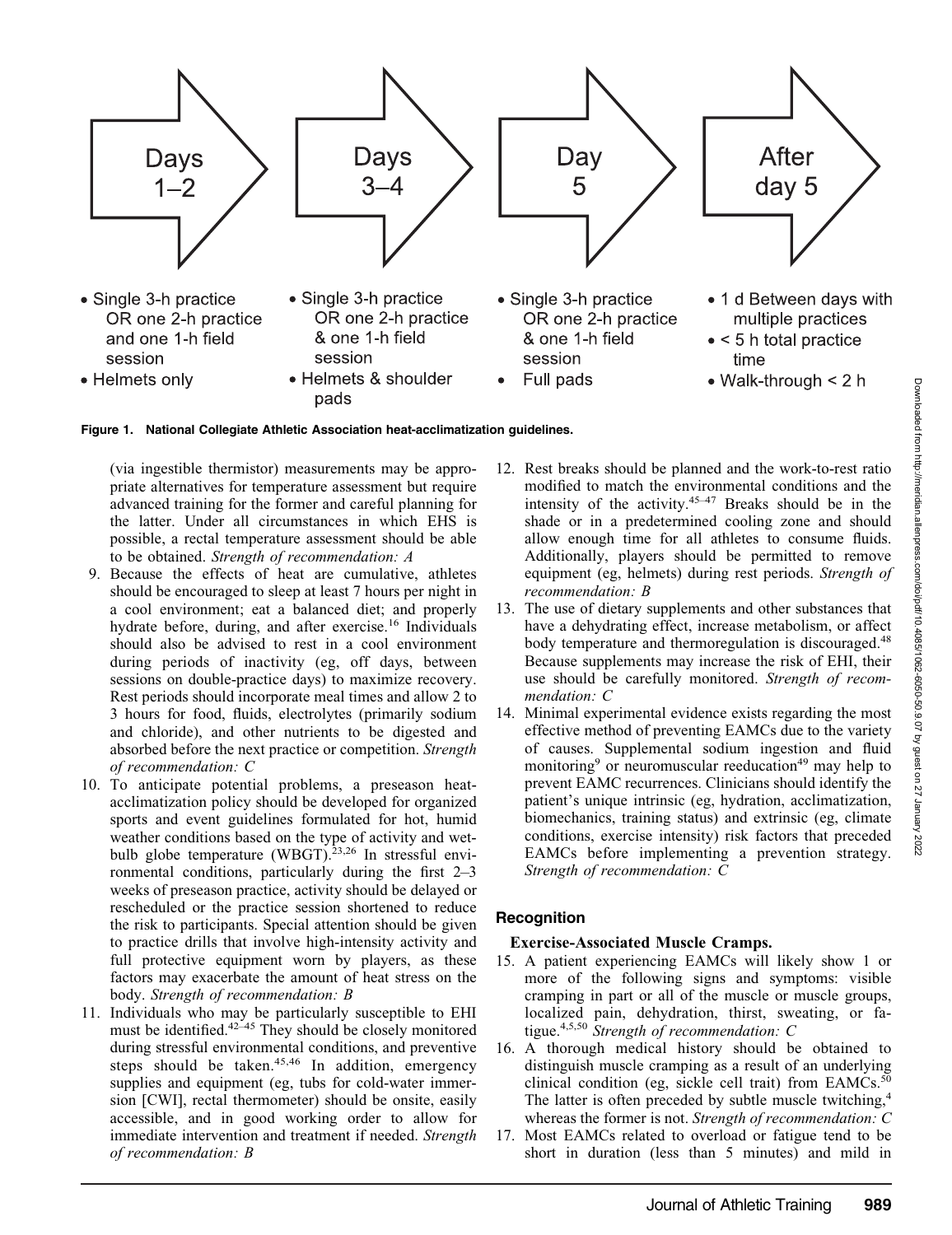severity.<sup>7,51</sup> However, some EAMCs severely affect athletic performance and as a result, prohibit further exercise; require further medical attention to resolve; or elicit soreness for several days.<sup>7,49–51</sup> Strength of recommendation: B

# Heat Syncope.

- 18. A patient who experiences a brief episode of fainting associated with dizziness, tunnel vision, pale or sweaty skin, and a decreased pulse rate while standing in the heat or after vigorous exercise (with a relatively low rectal temperature  $\lceil$ <39°C]) is likely experiencing heat syncope.<sup>12</sup> However, responsiveness, breathing, and pulse must be assessed to rule out a cardiac event, which can present with similar signs and symptoms but is a more serious condition. Strength of recommendation: B
- 19. A thorough medical history and physical examination should be performed to eliminate any other medical conditions that could cause syncope. Strength of recommendation: C

# Exertional Heat Exhaustion.

- 20. Heat exhaustion may be present if the patient demonstrates excessive fatigue, faints, or collapses with minor cognitive changes (eg, headache, dizziness, confusion) while performing physical activity, $15$  yet the athletic trainer should assess the patient's CNS function by noting any bizarre behavior, hallucinations, altered mental status, confusion, disorientation, or coma that may indicate a more serious condition such as EHS. Other signs and symptoms of exertional heat exhaustion may include fatigue, weakness, dizziness, headache, vomiting, nausea, lightheadedness, low blood pressure, and impaired muscle coordination. Strength of recommendation: B
- 21. It is strongly recommended that a rectal temperature be obtained to differentiate exertional heat exhaustion from the more serious EHS. With heat exhaustion, core body temperature (measured rectally) is usually less than  $40.5^{\circ}$ C (105 $^{\circ}$ F), a key characteristic that differentiates it from EHS. Strength of recommendation: A

# Exertional Heat Stroke.

- 22. The 2 main diagnostic criteria for EHS are CNS dysfunction and a core body temperature greater than  $40.5^{\circ}$ C (105°F).<sup>16,19,52</sup> However, if a suspected EHS victim exhibits CNS dysfunction even though the rectal temperature is slightly lower (ie,  $40^{\circ}$ C [104 $^{\circ}$ F]), it is prudent to assume the patient is suffering from EHS and begin the appropriate treatment. After initial collapse, recognition is often delayed, and the patient may begin to cool passively, dropping below the  $40.5^{\circ}$ C (105 $^{\circ}$ F) threshold. Rectal temperature thermometry is the only method of obtaining an immediate and accurate measurement of core body temperature. Other devices, such as oral, axillary, aural canal, tympanic, forehead sticker, and temporal artery thermometers, inaccurately assess the body temperature of an exercising person.<sup>38-41</sup> A delay in accurately assessing temperature during diagnosis may also explain a body temperature that is lower than expected. Strength of recommendation: A
- 23. Because immediate treatment is vital in EHS, it is important to not waste time by substituting an invalid method of temperature assessment if rectal thermometry

is not available. Instead, the practitioner should rely on other key diagnostic indicators (ie, CNS dysfunction, circumstances of the collapse). If EHS is suspected, CWI (or another rapid cooling mechanism if CWI is not available) should be initiated immediately. Strength of recommendation: C

- 24. In a patient suspected of having EHS, CNS function should be assessed. Signs and symptoms can include disorientation, confusion, dizziness, loss of balance, staggering, irritability, irrational or unusual behavior, apathy, aggressiveness, hysteria, delirium, collapse, loss of consciousness, and coma. In some cases, a lucid interval may be present; however, if EHS is present, the patient will likely deteriorate quickly. Strength of recommendation: B
- 25. Other signs and symptoms of EHS that may be present include dehydration, hot and wet skin, hypotension, and hyperventilation. Most patients with EHS have hot, sweaty skin as opposed to those with the classical type of heat stroke (the passive condition that typically affects children and the elderly), who present with dry skin. (Table 3). Strength of recommendation: B

# Heat Injury.

26. Heat injury is a moderate to severe heat illness characterized by end-organ damage but the absence of the profound CNS dysfunction often found with EHS.<sup>17,18</sup> Evaluation usually reveals very dark (cola-colored) urine, severe muscle pain, and abnormal blood chemistry levels. Strength of recommendation: B

# **Treatment**

# Exercise-Associated Muscle Cramps.

- 27. The immediate treatment for acute EAMCs related to muscle overload or fatigue is rest and passive static stretching of the affected muscle until cramps abate.<sup>7,51,53</sup> Icing, massage, or both may also help relieve some of the discomfort after EAMCs.<sup>5</sup> For EAMCs related to excessive sweating and a suspected whole-body sodium deficit, the patient must ingest sodium-containing fluids (preferably) or foods (or both) to help return the body to normal fluid, electrolyte, and energy distribution. Strength of recommendation: B
- 28. Fluid absorption, retention, and distribution are enhanced by beverages that contain sodium and carbohydrates. A high-sodium product (eg, salt packet) may be added to a beverage to help offset sodium lost via exercise-induced sweating. Similarly, small volumes (eg, 1 mL per 1 kg body weight) of a salty solution such as pickle juice may be consumed, if tolerated, without negatively affecting ad libitum water ingestion, $54$  plasma electrolyte concentrations,<sup>55</sup> or thirst or causing nausea or stomach fullness.<sup>54</sup> Strength of recommendation: B
- 29. Patients with EAMCs are normally conscious and responsive and have normal vital signs.<sup>50</sup> Thus, clinicians can provide fluids orally to a patient suffering from EAMCs who is compliant and tolerating fluid intake. The use of intravenous fluids should be considered if the patient is noncompliant or unable to tolerate fluids.<sup>5</sup> Strength of recommendation: A
- 30. Patients with recurring EAMCs should undergo a thorough medical screening to rule out more serious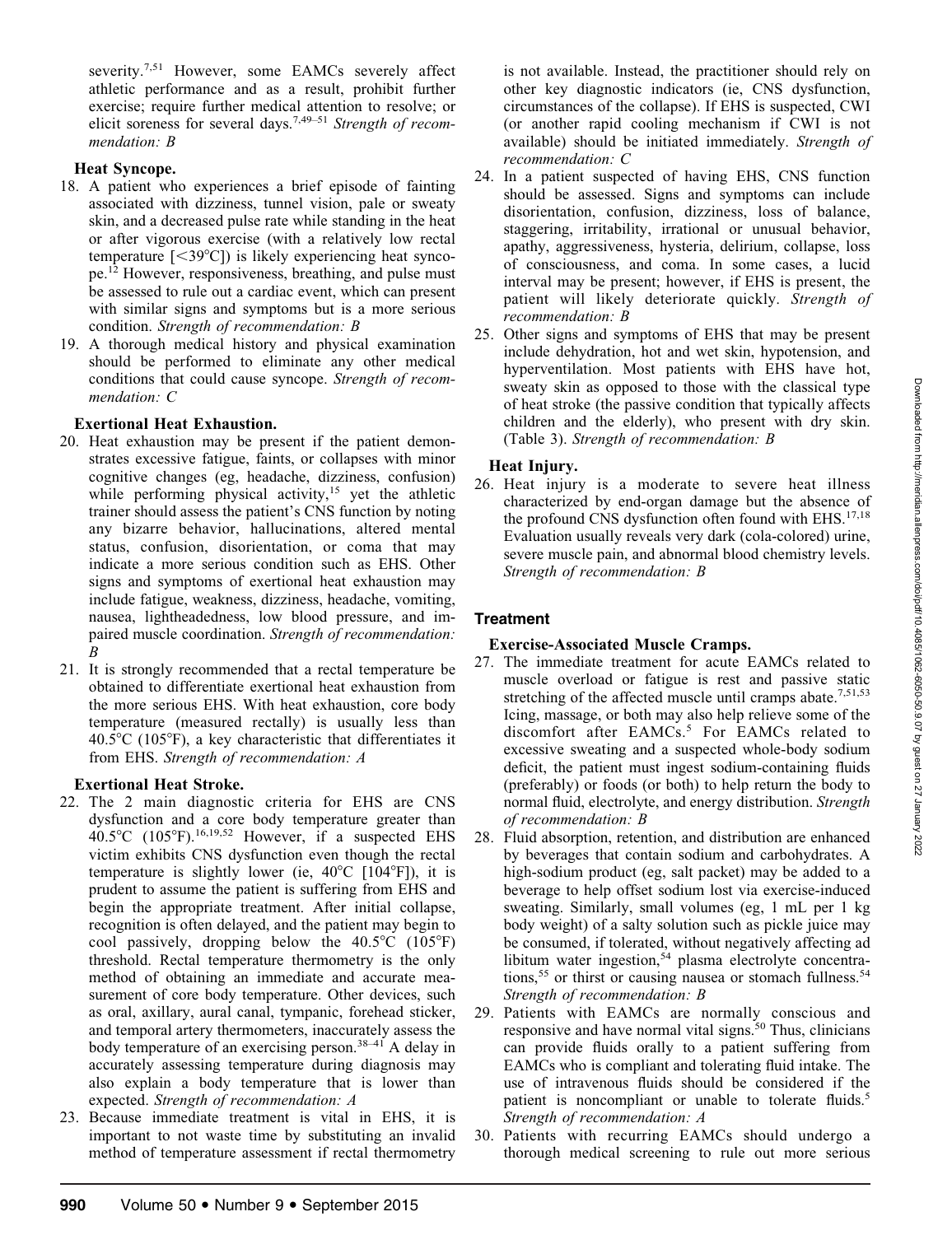| Characteristic               | Exercise-Associated<br>Muscle (Heat) Cramps                                                  | <b>Heat Syncope</b>                                                                         | <b>Heat Exhaustion</b>                                                                           | <b>Exertional Heat</b><br><b>Stroke</b>                                                                                                        |
|------------------------------|----------------------------------------------------------------------------------------------|---------------------------------------------------------------------------------------------|--------------------------------------------------------------------------------------------------|------------------------------------------------------------------------------------------------------------------------------------------------|
| Description                  | Acute, painful, involuntary<br>muscle contractions<br>presenting during or after<br>exercise | Collapsing in the heat,<br>resulting in loss of<br>consciousness                            | Inability to continue<br>exercise due to<br>cardiovascular<br>insufficiency                      | Severe hyperthermia<br>leading to overwhelming<br>of the thermoregulatory<br>system                                                            |
| Physiologic cause            | Dehydration, electrolyte<br>imbalances, and/or<br>neuromuscular fatigue                      | Standing erect in a hot<br>environment, causing<br>postural pooling of<br>blood in the legs | High skin blood flow,<br>heavy sweating, and/or<br>dehydration, causing<br>reduced venous return | High metabolic heat<br>production and/or<br>reduced heat dissipation                                                                           |
| Primary treatment<br>factors | Stop exercising, provide<br>sodium-containing<br>beverages                                   | Lay patient supine and<br>elevate legs to restore<br>central blood volume                   | Cease exercise, remove<br>from hot environment.<br>elevate legs, provide<br>fluids               | Immediate whole-body<br>cold-water immersion to<br>quickly reduce core body<br>temperature                                                     |
| Recovery                     | Often occurs within minutes<br>to hours                                                      | Often occurs within<br>hours                                                                | Often occurs within 24 h;<br>same-day return to play<br>not advised                              | Highly dependent on initial<br>care and treatment; further<br>medical testing and physician<br>clearance required before<br>return to activity |

Heat Illness

neuromuscular conditions (eg, fatigue, hydration level, improper nutrition).<sup>50</sup> Strength of recommendation:  $C$ 

# Heat Syncope.

31. The clinician should move the patient to a shaded area, monitor vital signs, elevate the legs above the level of the heart, cool the skin, and rehydrate.<sup>12</sup> Strength of recommendation: C

# Exertional Heat Exhaustion.

- 32. Removing any excess clothing and equipment increases the evaporative surface of the skin and facilitates cooling. Strength of recommendation: C
- 33. The patient should be moved to a cool or shaded area. Further body cooling should be accomplished via fans or ice towels if necessary. Strength of recommendation: C
- 34. While monitoring vital signs, the clinician should place the patient in the supine position with legs elevated above the level of the heart to promote venous return.<sup>15,16,56</sup> Strength of recommendation: C
- 35. If intravenous fluids are needed or if recovery is not rapid (within 30 minutes of initiation of treatment) and uneventful, fluid replacement should begin and the patient's care transferred to a physician. If the condition worsens during or after treatment, EMS should be activated.15,16 Additionally, rectal temperature should be obtained; if  $>40.5^{\circ}C$  (105°F), the patient should be treated for EHS. Strength of recommendation: C

# Exertional Heat Stroke.

- 36. For any EHS patient, the goal is to lower core body temperature to less than  $38.9^{\circ}$ C (102°F) within 30 minutes of collapse.<sup>20</sup> Body cooling serves 2 purposes: returning blood flow from the skin to the heart and lowering core body temperature by reducing the hypermetabolic state of the organs. The length of time the core body (and particularly the brain) is above the critical temperature threshold  $(40.5^{\circ}C$  [105 $^{\circ}F$ ]) dictates morbidity and the risk of death from EHS (Figure 2).<sup>57,58</sup> Strength of recommendation: B
- 37. When EHS is suspected, the patient's body (trunk and extremities) should be quickly immersed in a pool or tub

of cold water. Removing excess clothing and equipment will enhance cooling by maximizing the surface area of the skin. However, because removing excess clothing and equipment can be time consuming, CWI should begin immediately and equipment should be removed while the patient is in the tub (or while temperature is being assessed or the tub is being prepared).<sup>59</sup> Rectal temperature and other vital signs should be monitored during cooling every 5 to 10 minutes if a continuous monitoring device is not available.<sup>20,60</sup> Strength of recommendation: B

- 38. Cold-water immersion up to the neck is the most effective cooling modality for patients with EHS.<sup>57</sup> The water should be approximately 1.7°C (35°F) to 15°C (59°F) and stirred continuously to maximize cooling. The patient should be removed when core body temperature reaches  $38.9^{\circ}$ C (102°F) to prevent overcooling (Table 4).<sup>60</sup> Strength of recommendation: A
- 39. Although cooling rates may vary, the cooling rate for CWI will be approximately  $0.2^{\circ}$ C/min (0.37°F/min) or about 1°C every 5 minutes (or  $1^{\circ}$ F every 3 minutes) when considering the entire immersion period from postcollapse to  $38.9^{\circ}$ C (102°F).<sup>20,57,58</sup> Strength of recommendation: B
- 40. If full-body CWI is not available, partial-body immersion (ie, torso) with a small pool or tub and other modalities, such as wet ice towels rotated and placed over the entire body or cold-water dousing with or without fanning, may be used but are not as effective as  $CWI<sub>0.62</sub>$  Strength of recommendation: B
- 41. If a physician is onsite (as in a mass medical tent situation) and can manage the EHS, then transportation to a medical facility may not be necessary if cooling occurred immediately (ie, if the duration above  $40^{\circ}$ C  $[104\textdegree F]$  was less than 30 minutes) and the patient is asymptomatic 1 hour postcooling. If a physician is not present but other medical staff (eg, AT, EMS, nurse) are onsite, aggressive cooling should continue until the patient's temperature is  $39^{\circ}$ C (102.8°F). When medical staff is onsite, all patients with EHS should be cooled first and transported second. However, when medical staff is not present and EHS is suspected, then the coaching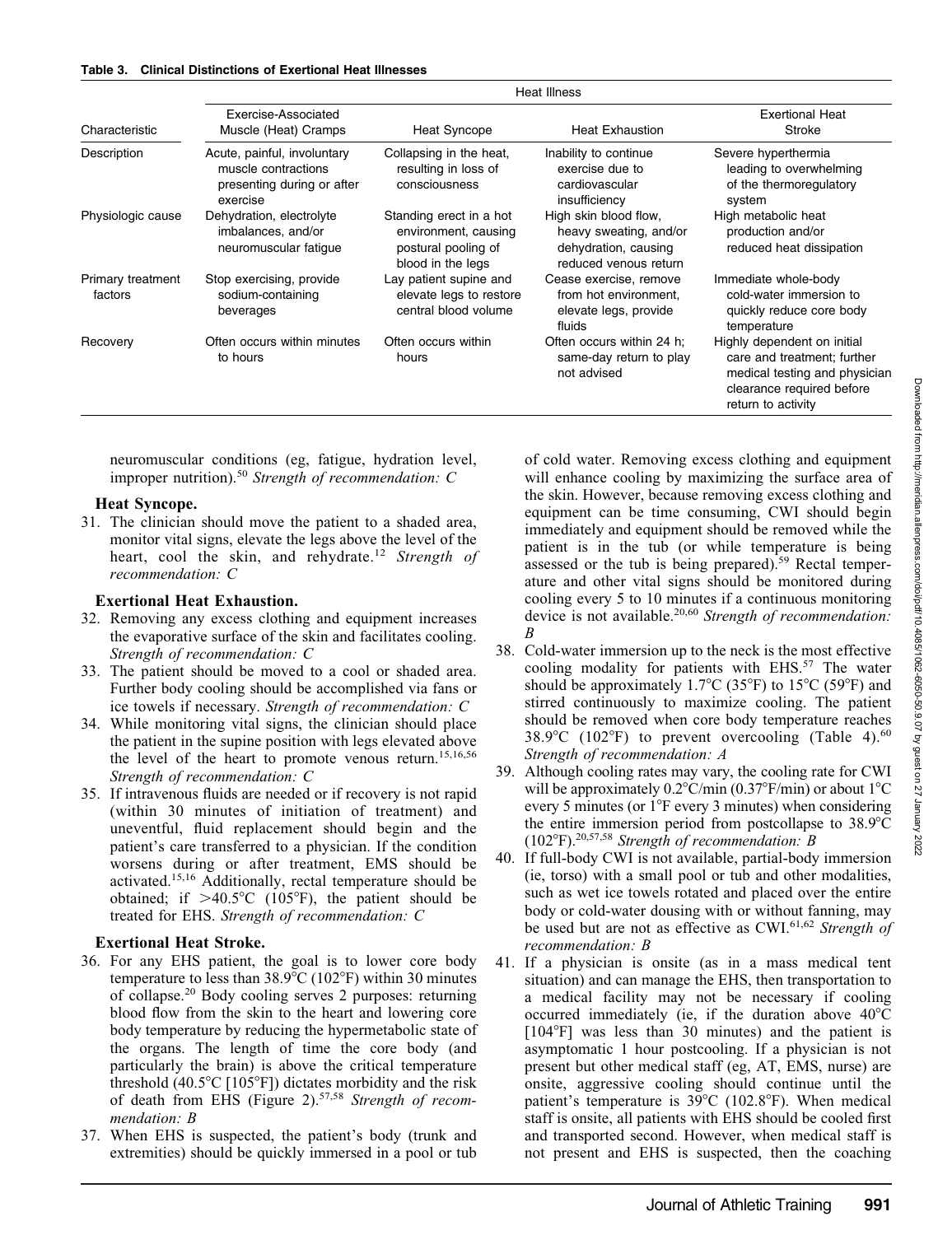

Figure 2. Relationship between severity of hyperthermia and rat survivability. Reprinted with permission. Casa DJ, Kenny JP, Taylor NAS. Immersion treatment for exertional hyperthermia: cold or temperate water? Med Sci Sports Exerc. 2010;42(7):1246– 1252. Promotional and commercial use of the material in print, digital, or mobile-device format is prohibited without the permission from publisher Wolters Kluwer Health. Please contact lwwjournalpermissions@wolterskluwer.com for further information.

staff/supervisors should implement cooling until medical assistance arrives. Strength of recommendation: B

42. Policies and procedures for cooling patients before transport to the hospital must be explicitly stated in an emergency action plan and shared with potential EMS responders so that treatment of EHS by all medical professionals is coordinated (Figure 3). Strength of recommendation: B

# Return to Activity

- 43. In cases of EAMCs or heat syncope, the athletic trainer should monitor the patient's condition until signs and symptoms are no longer present. Strength of recommendation: C
- 44. In patients with heat exhaustion, same-day return to activity is not recommended and should be avoided.<sup>15,56</sup> Strength of recommendation: C
- 45. Many patients with EHS are cooled effectively and sent home the same day<sup>63</sup>; they may be able to resume modified activity within 1 month with a physician's clearance. However, when treatment is delayed (ie, not provided within 30 minutes), patients may experience residual complications for months or years after the event. Strength of recommendation: C
- 46. Most guidelines suggest that a patient recovering from EHS be asymptomatic with normal blood-work results (renal and hepatic panels, electrolytes, and muscle enzyme levels) before a gradual return to activity is initiated.<sup>64</sup> Unfortunately, few evidence-based strategies have been developed to determine recovery of the

#### Table 4. Guidelines for Implementing Cold-Water Immersion for a Patient With Exertional Heat Stroke

- 1. Initial response. Once exertional heat stroke is suspected, prepare to cool the patient and contact emergency medical services.
- 2. Prepare for ice-water immersion. On the playing field or in close proximity, half-fill a stock tank or wading pool with water and ice (make sure there is a sufficient water source).
	- a. The tub can be filled with ice and water before the event begins (or have the tub half-filled with water and keep 3 to 4 coolers of ice next to the tub; this prevents having to keep the tub cold throughout the day.
	- b. Ice should cover the surface of the water at all times.
	- c. If the athlete collapses near the athletic training room, a whirlpool tub or cold shower may be used.
- 3. Determine vital signs. Immediately before immersing the patient, obtain vital signs.
	- a. Assess core body temperature with a rectal thermistor.
	- b. Check airway, breathing, pulse, and blood pressure.
	- c. Assess the level of central nervous system dysfunction.
- 4. Begin ice-water immersion. Place the patient in the ice-water– immersion tub. Medical staff, teammates/coaches, and volunteers may be needed to assist with entry to and exit from the tub.
- 5. Total-body coverage. Cover as much of the body as possible with ice water while cooling.
	- a. If full-body coverage is not possible due to the tub size, cover the torso as much as possible.
	- b. To keep the patient's head and neck from going under water, an assistant may hold him or her under the axillae with a towel or sheet wrapped across the chest and under the arms.
	- c. Place an ice/wet towel over the head and neck while body is being cooled in the tub.
	- d. Use a water temperature under  $15^{\circ}$ C (60 $^{\circ}$ F).
- 6. Vigorously circulate the water. During cooling, water should be continuously circulated or stirred to enhance the water-to-skin temperature gradient, which optimizes cooling. Have an assistant stir the water during cooling.
- 7. Continue medical assessment. Vital signs should be monitored at regular intervals.
- 8. Fluid administration. If a qualified medical professional is available, an intravenous fluid line can be placed for hydration and support of cardiovascular function.
- 9. Cooling duration. Continue cooling until the patient's rectal temperature lowers to 38.9°C (102°F).
	- a. If rectal temperature cannot be measured and cold-water immersion is indicated, cool for 10–15 min and then transport to a medical facility.
	- b. An approximate estimate of cooling via cold-water immersion is  $1^{\circ}$ C for every 5 min and  $1^{\circ}$ C for every 3 min (if the water is aggressively stirred). For example, someone in the tub for 15 min would cool approximately  $3^{\circ}$ C or  $5^{\circ}$ C during that time.
- 10. Patient transfer. Remove the patient from the immersion tub only after rectal temperature reaches  $38.9^{\circ}$ C (102 $^{\circ}$ F) and then transfer to the nearest medical facility via emergency medical services as quickly as possible.

thermoregulatory system,<sup>65</sup> so the medical professional must use clinical cues such as ongoing signs and symptoms, responses to a standard exercise heat-tolerance test, responses to gradually increasing exercise demands, and ability to acclimatize to the heat to make return-toplay decisions. Strength of recommendation: C

47. In all cases of EHS, after the patient has completed a 7- to 21-day rest period, demonstrated normal blood-work results, and obtained physician clearance, he or she may begin a progression of physical activity, supervised by the athletic trainer or other medical professional with knowledge of EHS treatment and care, from low intensity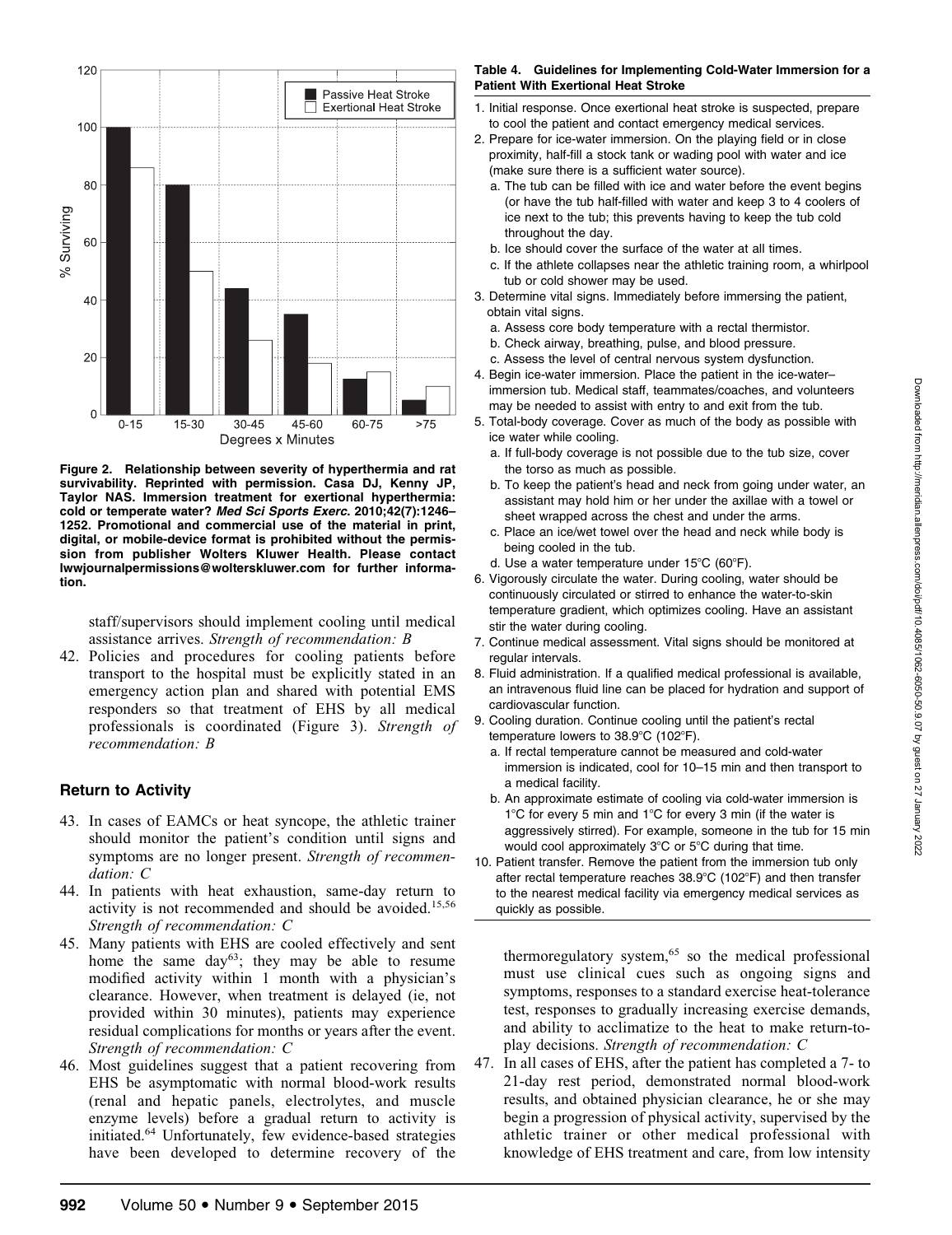

Figure 3. Algorithm for treatment of exertional heat stroke.

to high intensity and increasing duration in a temperate environment, with equipment added gradually where indicated. Also, a graded progression of heat acclimatization, while monitoring for signs and symptoms of EHI, should be completed. The ability to progress depends largely on the treatment provided, and in some rare cases, full recovery may not be possible. Rectal temperature and heart rate should be monitored during these activities, and if the patient experiences any side effects or negative symptoms with training, the progression should be slowed, delayed, or stopped.<sup>65,66</sup> Strength of recommendation: C

48. Although structured guidelines for return to play after EHS in athletics are lacking, the US military has adopted effective recommendations for the proper progression of return to duty after an episode of EHS. The main considerations are treating any associated sequelae and, if possible, identifying the cause of EHS, so that future episodes can be prevented.65–67 As evidence-based medicine research has advanced, the role of exercise heat-tolerance testing has gained favor as a commonsense approach: a patient who has a poor test result should not increase activity at that point. However, the

significance of a normal test result and its relationship with clearance to return to play still need to be refined and evaluated. In either circumstance, monitoring the physiologic response to series of challenging exercise heat exposures is a large step forward in our delivery of health care to the EHS patient who is recovering and working toward a return to physical activity as a laborer, soldier, or athlete. This method has proved effective within the Israeli military<sup>68</sup> and the US military and at the Korey Stringer Institute, and it supports many of the considerations put forth by the American College of Sports Medicine and US military.<sup>65,67,69</sup> Strength of recommendation: C

# BACKGROUND AND REVIEW OF THE LITERATURE

#### **Thermoregulation**

Thermoregulation is a complex interaction of the CNS, the cardiovascular system, and the skin to maintain a core body temperature of approximately  $37^{\circ}$ C (98.6°F).<sup>17,34,70,71</sup> The CNS temperature-regulation center, located in the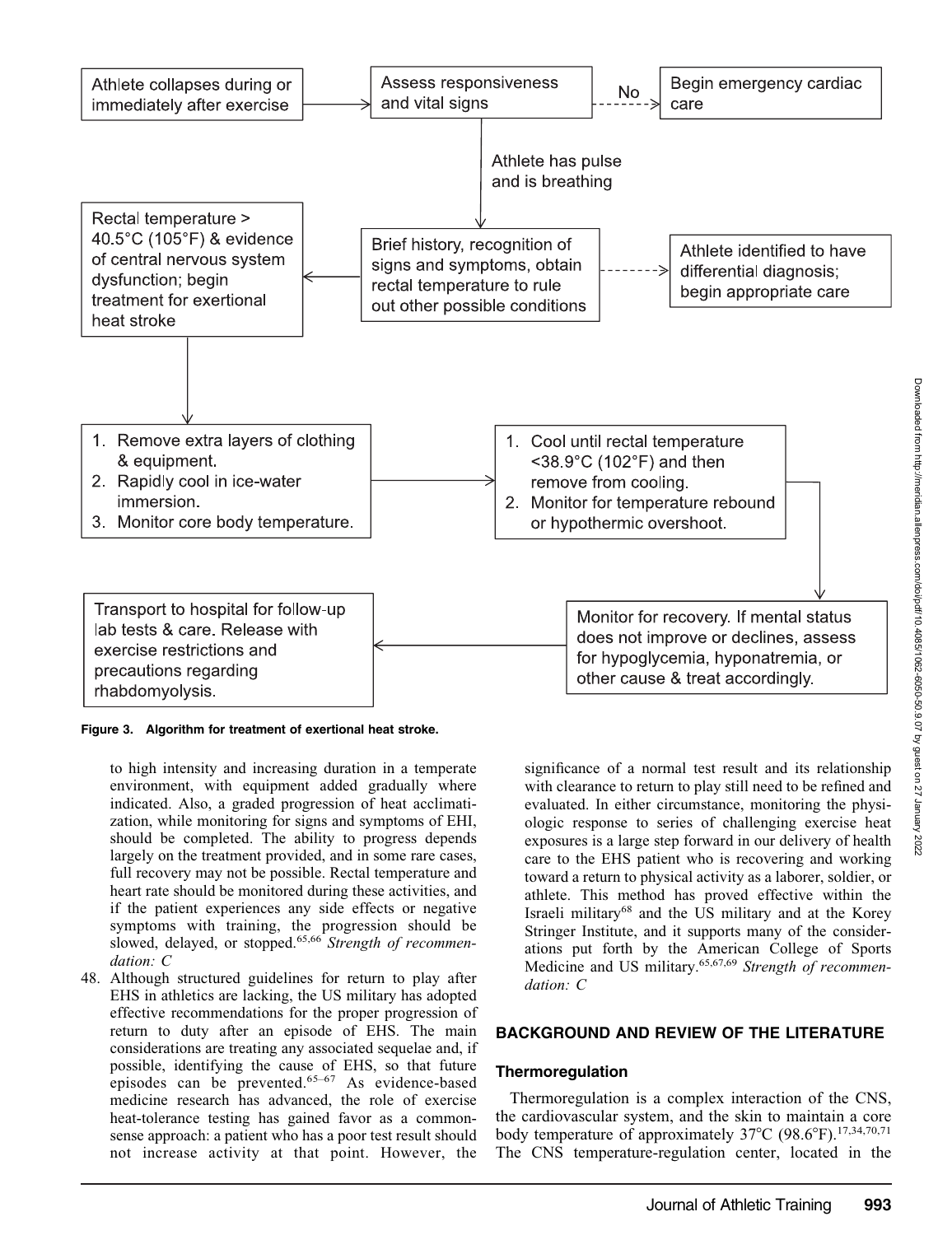hypothalamus, is where the core temperature setpoint is determined. The hypothalamus receives information regarding core body temperature and skin temperature from peripheral skin receptors and the circulating blood. This interaction regulates core body temperature via an openended feedback loop similar to a home thermostat system. Based on the peripheral feedback sent to the hypothalamus, the body adjusts accordingly to initiate the appropriate heat-transfer responses. If core temperature falls below the normal setpoint, peripheral vasoconstriction and shivering responses increase core body temperature, whereas if core temperature rises above the normal setpoint, cutaneous vasodilation and increased sweating occur to dissipate heat.70,71

Core body temperature is determined by metabolic heat production and the transfer of body heat to and from the surrounding environment by the following heat-balance equation<sup>71</sup>:

$$
S = M(\pm work) - E \pm R \pm C \pm K, \qquad (1)
$$

where S is the amount of stored heat, M is the metabolic heat production, E is the evaporative heat loss, R is the heat gained or lost by radiation, C is the heat lost or gained by convection, and K is the heat lost or gained by conduction. Basal metabolic heat production while fasting and at absolute rest is approximately 60 to 70 kcal/h for an average adult, with 50% of the heat being produced by internal organs.<sup>72</sup> Metabolic heat produced by intense exercise may approach 1000 kcal/h, with more than 90% of the heat resulting from metabolism in muscles.<sup>72</sup> Heat is further gained or lost by 1 or more of the following mechanisms.72

Radiation: Heat is transferred to or from an object or body via electromagnetic radiation (ie, sunlight) from higher to lower energy surfaces.

Conduction: Heat is transferred from warmer to cooler objects through direct physical contact (eg, ice packs).

Convection: Heat is transferred to or from the body to surrounding fluid or air (eg, moving air from a fan or immersion in water).

Evaporation: Heat is transferred via the vaporization of sweat. This is the most efficient means of heat transfer. The evaporation of sweat from the skin depends on the water saturation of the air (ie, humidity level) and the velocity of the moving air (ie, wind speed).<sup>17,30,70–73</sup> The effectiveness of evaporation for heat loss from the body diminishes rapidly when the humidity level is high.

#### Exercise-Associated Muscle Cramps

The most common EHI experienced by athletes is EAMCs.<sup>74</sup> They afflict adolescents,<sup>9</sup> adult athletes,<sup>7,51,74,75</sup> soldiers, and industrial workers. They are seemingly unpredictable, though affected athletes often report muscle twinges before they experience full-blown, debilitating muscle cramping. Probably because spinal inhibition is weakest when a muscle contracts forcefully while shortened, EAMCs usually occur when muscles are in this position.<sup>76</sup> Although they may occur in any muscle, EAMCs related to muscle overload or fatigue tend to affect exercising (or constantly loaded) muscles, especially those that cross 2 joints in the lower extremities (eg, gastrocnemius, hamstrings).7 Patients experiencing EAMCs

typically display a transient inability to continue normal activity and may have muscle soreness for days postcramp $ine.50$ 

Their cause is controversial,<sup>4,10</sup> but a growing body of experimental,<sup>76–79</sup> quasiexperimental,<sup>6–8,51,75</sup> and case<sup>49</sup> studies suggest that EAMCs are not the result of dehydration or electrolyte losses. Although athletes prone to EAMCs may have substantial fluid (2 to 3.4 L/h) and sodium (up to 5 g or far more in a single session) losses,  $9,11$ the volume of fluid ingested, $11$  postexercise body weights,<sup>7,8,11</sup> and gross sweat losses<sup>11</sup> are often comparable with those of noncramping athletes. These findings underscore that such measures (or blood sodium concentration) do not necessarily indicate a whole-body sodium deficit. Potential risk factors for EAMCs consistent across several prospective cohort studies<sup>7,51,75,80</sup> include a history of EAMCs; faster competition performance times; and prior muscle, tendon, or ligament injury. In contrast, stretching history, muscle flexibility, training frequency or volume, height, age, body mass index, weight, and sex tend not to be adequate predictors of EAMC occurrence.<sup>7,51,75,80</sup>

The most effective treatment for acute EAMCs is static stretching of the affected muscle until the cramp subsides.<sup>7,51,53</sup> Stretching reduces the activity of cramping muscles<sup>53</sup> and may relieve cramps by increasing the inhibition produced by the Golgi tendon organs $4,76$  or the physical separation of contractile proteins (or both).<sup>53</sup> The effectiveness of chronic or acute static stretching as prophylaxis against future EAMC episodes is unknown. Those patients with EAMCs related to a whole-body sodium deficit must be promptly treated with a high-salt solution, either orally or intravenously. However, it is important to note that this treatment will not result in immediate relief of muscle cramping because of the time necessary to properly absorb sodium.

No well-designed, controlled cohort or experimental studies have compared the effectiveness of EAMC prophylactics, yet some case studies suggest that fluid and electrolyte monitoring and replacement<sup>9</sup> or neuromuscular reeducation<sup>49</sup> may effectively reduce EAMC recurrence.

#### Hyperthermia and EHS

Signs and symptoms of hyperthermia include dizziness, confusion, behavioral changes, coordination difficulties, decreased cognitive function, reduced physical performance, and collapse.<sup>15,52,69,71,72,81,82</sup> The residual effects of elevated core body temperature depend on the duration, not necessarily the degree, of the hyperthermia.<sup>46,57,69,82</sup> Moderate exercise-induced hyperthermia is normal and even protective in that it triggers the body's thermoregulatory system. However, with EHS (core body temperature greater than  $40.5^{\circ}C$  [105 $^{\circ}F$ ]), long-term neurologic deficits are possible if the condition is not quickly recognized and treated. When EHS is immediately treated via rapid wholebody cooling and core body temperature is normalized within 30 minutes of collapse, a 100% survival rate with limited or no sequelae has been reported.<sup>57,69</sup>

The fastest way to decrease core body temperature is fullbody CWI in a pool or tub (with a water temperature between  $1^{\circ}$ C [35<sup>°</sup>F] and  $15^{\circ}$ C [(59<sup>°</sup>F]).<sup>57,61,69</sup> Timely (less than 30 minutes from the time of collapse) CWI therapy was associated with a 0% fatality rate in more than 2000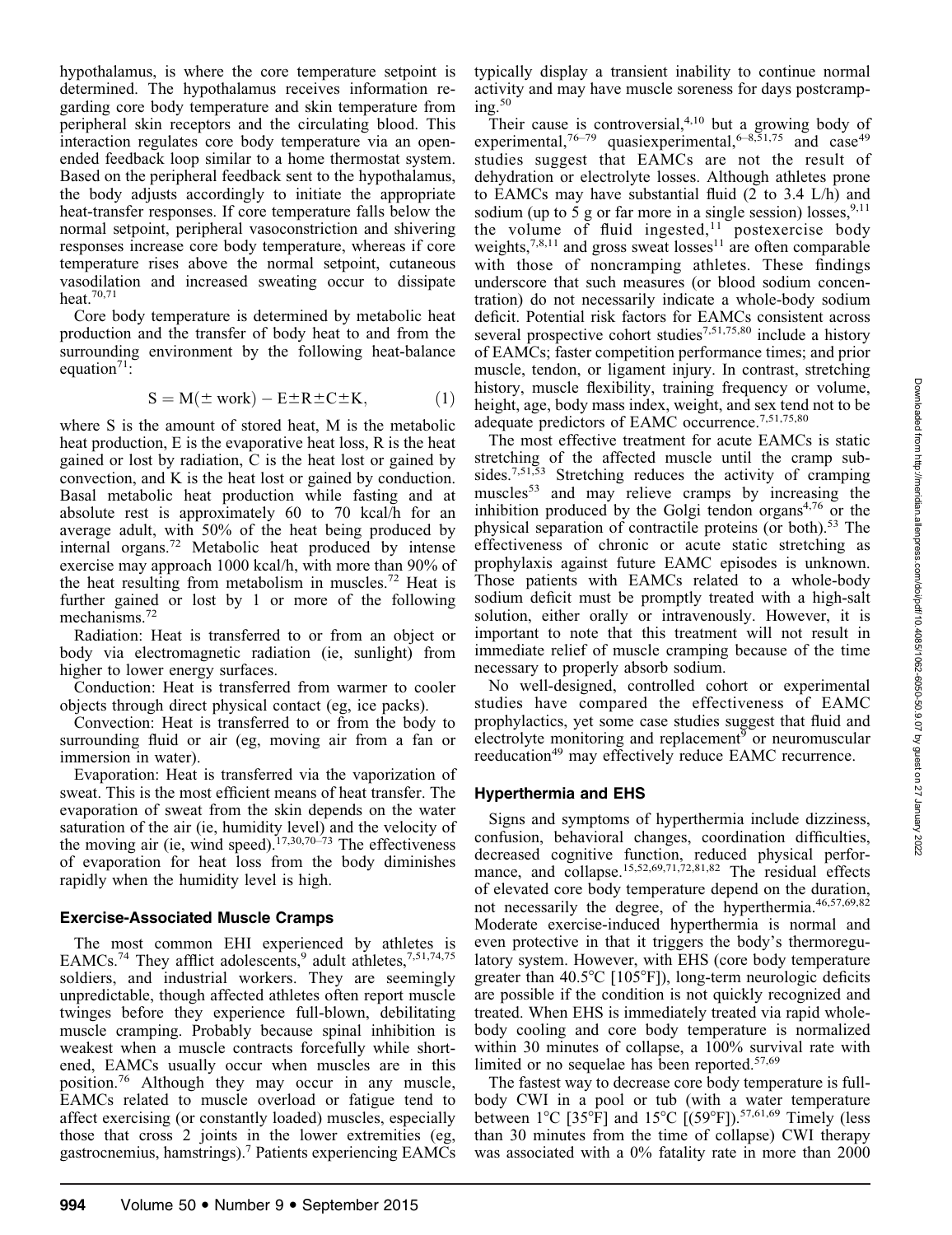#### Table 5. Example of Wet-Bulb Globe Temperature (WBGT) Guidelines<sup>a</sup>

| <b>WBGT Reading</b>                        | Activity Guidelines and Rest-Break Guidelines                                                                                                                                                                                                                                       |  |
|--------------------------------------------|-------------------------------------------------------------------------------------------------------------------------------------------------------------------------------------------------------------------------------------------------------------------------------------|--|
| Under $82.0^{\circ}$ F (27.8 $^{\circ}$ C) | Normal activities: provide >3 separate rest breaks/h of minimum duration 3 min each during workout.                                                                                                                                                                                 |  |
| 82.0-86.9°F (27.8°C-30.5°C)                | Use discretion for intense or prolonged exercise. Watch at-risk players carefully. Provide >3 separate rest<br>breaks/h of minimum duration 4 min each.                                                                                                                             |  |
| 87.0°F-89.9°F (30.5°C-32.2°C)              | Maximum practice time = 2 h. For football: players restricted to helmet, shoulder pads, and shorts during<br>practice. All protective equipment must be removed for conditioning activities. For all sports: provide $>4$<br>separate rest breaks/h of minimum duration 4 min each. |  |
| 90.0-92.0°F (32.2°C-33.3°C)                | Maximum length of practice $= 1$ h. No protective equipment may be worn during practice and there may be<br>no conditioning activities. There must be 20 min of rest breaks provided during the hour of practice.                                                                   |  |
| Over 92.1°F (33.4°C)                       | No outdoor workouts, cancel exercise, delay practices until a cooler WBGT reading occurs.                                                                                                                                                                                           |  |

#### Guidelines for hydration and rest breaks

1. Rest time should involve both unlimited hydration intake (water or electrolyte drinks) and rest without any activity involved.

- 2. For football, helmets should be removed during rest time.
- 3. The site of the rest time should be a ''cooling zone'' and not in direct sunlight.
- 4. When the WBGT reading is greater than  $86^{\circ}F$  (30 $^{\circ}C$ ):

a. Ice towels and spray bottles filled with ice water should be available at the ''cooling zone'' to aid the cooling process.

b. Cold-immersion tubs must be available for practices for the benefit of any player showing early signs of heat illness.

#### **Definitions**

1. Practice: The period of time that a participant engages in a coach-supervised, school-approved sport or conditioning-related activity. Practices are timed from the time the players report to the field until they leave the field.

2. Walk-through: This period of time shall last no more than 1 h, is not considered to be a part of the practice-time regulation, and may not involve conditioning or weight-room activities. Players may not wear protective equipment.

a Example originates from Georgia High School Athletics Association wet-bulb globe temperature guidelines and is only applicable to those who practice, condition, train, or compete under similar environmental conditions. Guidelines should be region specific and based on the following criteria: (1) environmental conditions, (2) intensity of activity, (3) heat-acclimatization status, (4) equipment and clothing, (5) fitness of individual, and (6) age of participants.

EHS patients in athletics and military settings. Other forms of cooling (eg, cold-water dousing with fans, ice-water towels) may be used if CWI is not available, but these methods decrease core body temperature at a slower rate than does CWI.<sup>61,62,69</sup>

#### Environmental Risk Factors

Environmental Conditions. Hot and humid environmental conditions can more readily predispose an individual to EHS.\* When the environmental temperature is higher than the body's skin temperature, individuals absorb heat from the environment, and their heat loss depends entirely on evaporation.<sup>17,30,71,72</sup> Yet when humidity is also high, evaporative heat loss is severely diminished, which can lead to a rapid rise in core body temperature and an extreme risk for EHS (Table 5).

The environmental factors that influence the risk of heat illness include the ambient temperature, relative humidity (amount of water vapor in the air), air motion (wind speed), and amount of radiant heat from the sun. The relative risk of heat illness can be calculated using the WBGT equation:

\n
$$
\text{WBGT} = (\text{wet-bulb temperature} \times 0.7) \\
+ (\text{black-globe temperature} \times 0.2) \\
+ (\text{dry-bulb temperature} \times 0.1).
$$
\n

This equation is used to estimate the risk associated with exercise based on environmental conditions and can be useful for setting local policies regarding environmental heat. The WBGT index has long been used in athletics and by the US military. Using the WBGT index to modify activity in high-risk settings has greatly diminished the occurrence of EHS cases in US Marine Corps recruits. However, due to geographical differences among athletic

\* References 17, 22, 23, 30, 33, 71, 72, 83, 85

teams and schools across the United States, the WBGT index may not be the most appropriate tool in determining a universal policy for activity modifications and cancellations.<sup>84</sup> Therefore, caution is necessary when setting protocols based solely on climate due to differences among the various regions of the country. It should be noted that an EHI could occur in seemingly ''normal'' environmental conditions and, therefore, all appropriate precautions should be taken, especially in the first week of practice (Table 6).

Barriers to Evaporative Heat Loss. Athletic equipment and rubber or plastic suits used for weight loss do not allow water vapor to pass from the skin to the environment and, as a result, inhibit evaporative, convective, and radiant heat loss.27,42,86,87 Participants who wear equipment that does not allow for heat dissipation are at an increased risk for heat illness. Wearing a helmet is also a risk factor because a significant amount of heat is dissipated through the head. Individuals are most susceptible to EHI during the first week of preseason practices.<sup>29,88,89</sup> Thus, it is important to include a phase-in of equipment as part of the heatacclimatization period.

Wet-Bulb Globe Temperature the Previous Day and Night. When individuals compete in high WBGT conditions, the risk of EHI increases the following day. $91$ This factor appears to be one of the best predictors of EHI and should be considered when planning successive practice sessions. Additionally, individuals who sleep in warm or non–air-conditioned quarters are also at greater risk due to the cumulative effects of heat exposure.

Excessive Clothing or Equipment. Excessive clothing or equipment decreases the body's ability to thermoregulate and may cause greater absorption of radiant heat from the environment.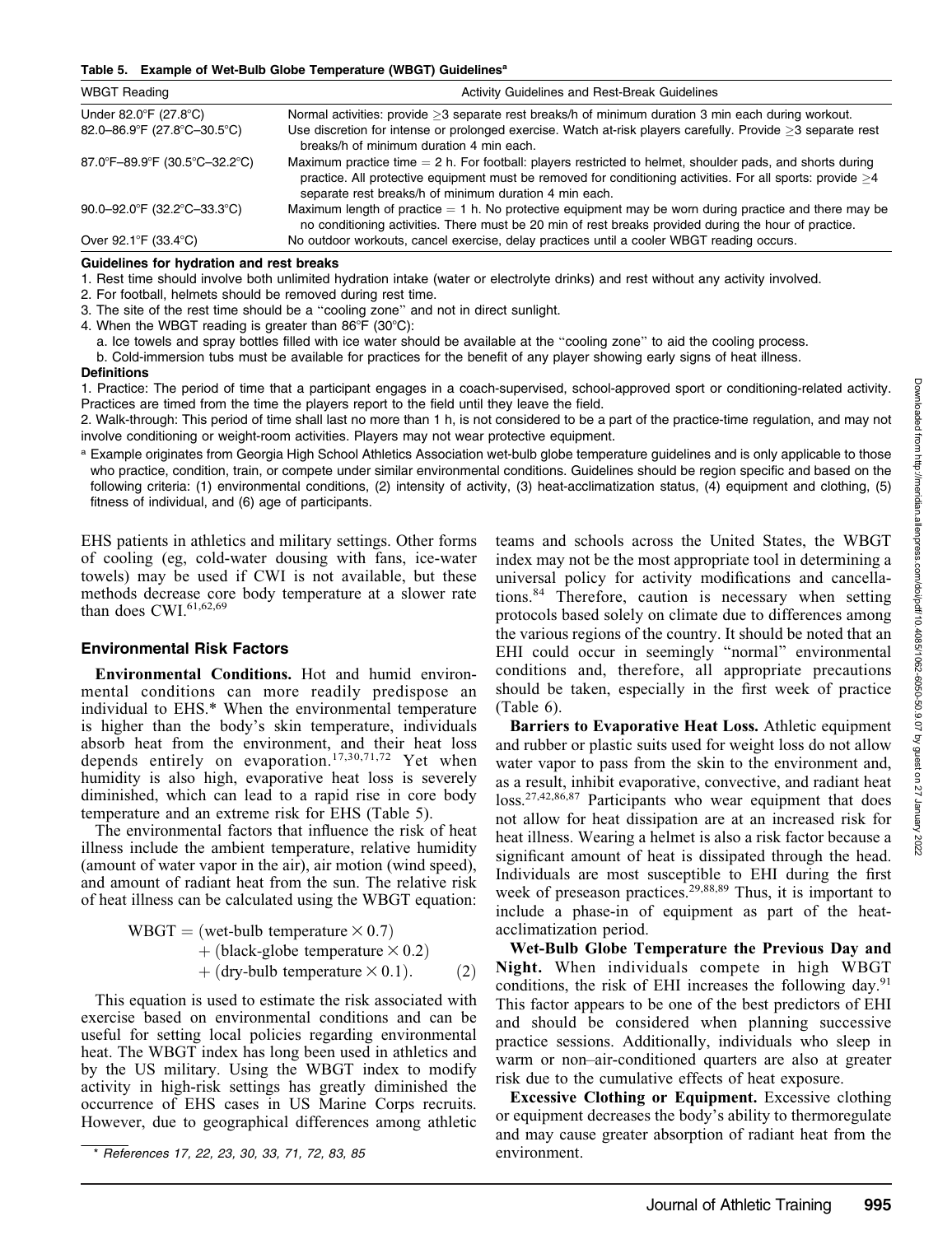| <b>Extrinsic Risk Factors</b>                                                                                                                         | Intrinsic Risk Factors                                                                                                                      |  |
|-------------------------------------------------------------------------------------------------------------------------------------------------------|---------------------------------------------------------------------------------------------------------------------------------------------|--|
| High ambient temperature, solar radiation, and high humidity                                                                                          | High intensity of exercise and/or poor physical conditioning                                                                                |  |
| Athletic gear or uniforms                                                                                                                             | Sleep loss                                                                                                                                  |  |
| Peer or organizational pressure                                                                                                                       | Dehydration or inadequate water intake                                                                                                      |  |
| Inappropriate work-to-rest ratios based on intensity, wet-bulb globe<br>temperature, clothing, equipment, fitness, and athlete's medical<br>condition | Use of diuretics or certain medications (ie, antihistamines, diuretics,<br>antihypertensives, attention-deficit hyperactive disorder drugs) |  |
| Predisposing medical conditions                                                                                                                       | Overzealousness or reluctance to report problems, issues, or illnesses                                                                      |  |
| Lack of education and awareness of heat illnesses among coaches,<br>athletes, and medical staff                                                       | Inadequate heat acclimatization                                                                                                             |  |
| No emergency plan to identify and treat exertional heat illnesses                                                                                     | High muscle mass-to-body fat ratio                                                                                                          |  |
| Minimal access to fluids before and during practice and rest breaks                                                                                   | Presence of a fever                                                                                                                         |  |
| Delay in recognition of early warning signs                                                                                                           | Skin disorder                                                                                                                               |  |

# Nonenvironmental Risk Factors

Heat Acclimatization. Heat acclimatization is a physiologic response to repeated heat exposure during exercise over the course of 10 to 14 days.<sup>24,25,92</sup> This response enables the body to cope more effectively with thermal stressors and consists of increases in stroke volume and sweat rate and decreases in heart rate, core body temperature, skin temperature, and sweat salt losses.<sup>17,93,54</sup> Athletes should be allowed to acclimatize to the heat sufficiently before stressful conditions such as full equipment, multiple practices within a day, or performance trials are implemented.16,23,26,27,88 Individual differences affect the onset and decay of heat acclimatization.24,25 The rate of acclimatization is related to aerobic conditioning and fitness; in general, a better conditioned athlete will acclimatize to the heat more quickly.

Exercise Intensity. The rate of metabolic heat production is clearly a function of the intensity of physical exertion. The relative intensity of exercise, which is based in part on individual physical fitness, has the greatest influence on the rate of increase in core body temperature.<sup>94</sup> From a physiologic standpoint, high-intensity exercise results in a substantial amount of metabolic heat production, which then produces a rapid rise in core body temperature.  $95-97$  This rapid rise in temperature often exceeds the ability of the body to dissipate heat, ultimately overwhelming the thermoregulatory system. From a behavioral standpoint, individuals will often use an anticipatory defense mechanism and behavioral modifications (eg, slowing their pace) to protect themselves against dangerous levels of hyperthermia.98,99 However, during competition, the will to win or to accomplish a personal best may trump this internal cue. In addition, external pressure from coaches or teammates may force athletes to ignore this protective instinct.54,88

Overzealousness. Overzealous athletes are at higher risk for EHI because they tend to override the normal behavioral adaptations to heat and ignore early warning signs of EHI.<sup>42,88</sup>

Poor Physical Condition. Untrained individuals are more susceptible to EHI than trained individuals because, as aerobic power ( $\overline{V_{O2}}$ max) improves, the ability to withstand heat stress generally also improves.<sup>42,44-46</sup> High-intensity exercise can readily produce 1000 kcal/h and elevate the core temperature of at-risk athletes (those who are unfit, overweight, or unacclimatized) to a dangerous level in less than 30 minutes.<sup>94</sup>

Increased Body Mass Index. Obese people are at increased risk for EHI because they are less efficient in dissipating heat and produce more metabolic heat during exercise. Conversely, those who are muscle bound produce increased metabolic heat and have a lower ratio of surface area to mass, contributing to a decreased ability to dissipate heat.<sup>42,100</sup>

Dehydration. Excess sweat loss, inadequate fluid intake, vomiting, diarrhea, certain medications, and alcohol can lead to a measureable fluid deficit. Proper hydration can help to reduce exercise heart rate,<sup>15,34,101–103</sup> fatigue,<sup>12,104</sup> and core body temperature,  $105,106$  while improving performance<sup>105–107</sup> and cognitive functioning.<sup>81,108–111</sup> Dehydration of as little as 2% of body weight can negatively affect performance and thermoregulation.<sup>32,34</sup> Caution should be taken to ensure that athletes arrive at practice euhydrated (ie, having reestablished their weight since the last practice) and replace body water that is lost during practice. Measuring body-weight change before, during, and after a practice or an event and across successive days is the preferred method for monitoring dehydration in the field. Using a clinical refractometer is another effective method of estimating hydration status: specific gravity should be no more than 1.020 at the start of the activity.16,31,32,42 Hydration status can also be identified by monitoring the first-void morning urine color via a urine color chart (urine color should be no more than  $4$ ).<sup>31,42</sup>

Water loss that is not sufficiently regained by the next practice increases the risk for EHI. $^{11,27,31,32}$  Cumulative dehydration develops insidiously over several days and is typically observed during the first few days of preseason practices<sup>112</sup> and in tournament competition. Cumulative dehydration can be detected by monitoring daily prepractice and postpractice body weights and morning urine color. During intense exercise in the heat, sweat rates can be as high as 2 L/h; if the fluid is not replaced, large deficits will result.27 Therefore, the rehydration rate may have to be increased during exercise periods of this nature in order to minimize fluid deficits.

Illness. Individuals who are currently or were recently ill may be at increased risk for EHI because of fever, dehydration, or medications (eg, decongestants or antidiarrheal agents). $27,42$ 

History of Exertional Heat Illness. Athletes with a history of heat illness are often at greater risk for recurrent heat illness during strenuous physical activity due to the potential for widespread debilitation involving the thermoregulatory, central nervous, cardiovascular,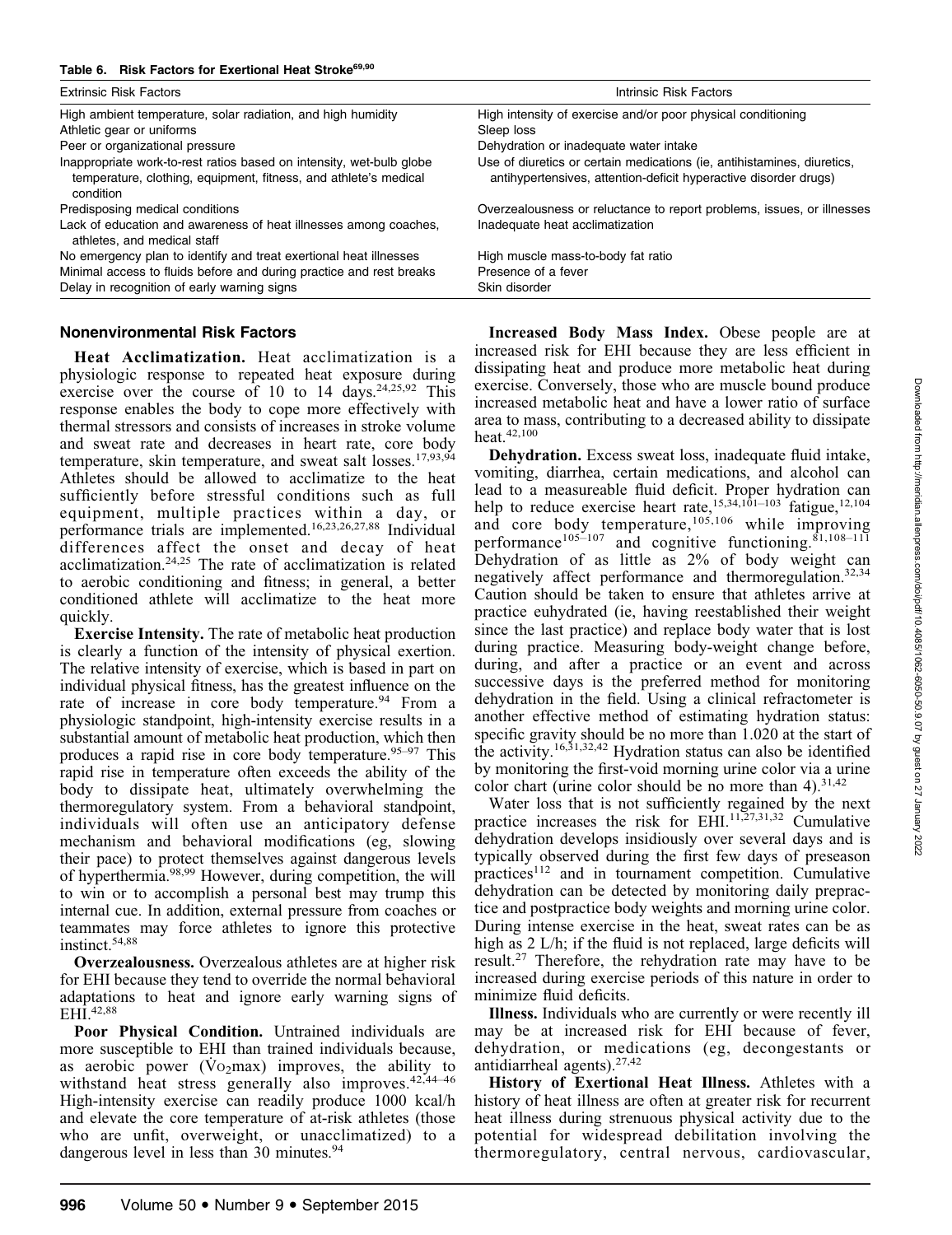musculoskeletal, renal, and hepatic systems.20,33,42,65–68 However, these long-term effects are markedly reduced if proper treatment is initiated within 10 minutes of collapse.<sup>57</sup> Identifying the cause of the heat illness and making appropriate decisions to correct the cause will decrease the risk of subsequent heat illnesses.<sup>66</sup> Therefore, the clinician's thorough understanding of the common causes and predisposing factors of EHI is extremely important. Addressing these common causes and implementing proper strategies to mitigate their harmful effects may be the most important approach in avoiding EHIs.

Medications and Drugs. Individuals who take certain medications or drugs, particularly those with a dehydrating effect or those that increase metabolic rate, are at increased risk for EHI.113–116 Medications that have been suggested to have an adverse effect on thermoregulation include stimulants, antihistamines, anticholinergics, and antipsychotics.116 Approximately one-third of high school football players reportedly used dietary supplements, most for the purpose of increasing muscle mass.<sup>113</sup> Although such substances do not preclude participation, clinicians should recognize that these athletes are at higher risk and ensure adherence to acclimatization and hydration strategies and observe and intervene to protect if the athlete appears to be struggling.

Electrolyte Imbalance. Electrolyte imbalances can occur even in trained, acclimatized individuals who engage in regular physical activity and eat a normal diet. Most sodium and chloride losses occur through the urine, but people with high sweat rates (eg,  $>2$  L/h) and sodium concentrations and those who are not heat acclimatized can lose significant amounts of sodium during physical activity. It is important to emphasize that athletes' meals should replace electrolyte losses and thereby allow them to avoid salt-depletion dehydration. Electrolyte imbalances also commonly arise with the use of diuretics.<sup>117,118</sup>

# Hospitalization and Recovery

After an episode of EHS, the patient may experience impaired thermoregulation, persistent CNS dysfunction, hepatic insufficiency, and renal insufficiency.<sup>65–67,119</sup> For persons with EHS and associated multisystem tissue damage, the rate of recovery is highly individualized, ranging up to more than 1 year.<sup>65,119–121</sup> However, evidence indicates that the degree of morbidity is negatively associated with proper recognition and treatment.<sup>69</sup> If EHS is quickly recognized and immediately treated, morbidity and mortality are significantly decreased.

A patient who experiences EHS may have compromised heat tolerance and heat acclimatization even after physician clearance. Additional heat stress may reduce the patient's ability to train and compete due to impaired cardiovascular and thermoregulatory responses.<sup>65,67</sup> After recovery from EHS, an athlete's physical activity should be restricted and the gradual return to sport individualized by a physician. The patient should be monitored daily by the clinician during exercise. During the return to exercise, the patient may experience some detraining and deconditioning not directly related to the EHS. He or she should be evaluated over time to determine if there has been complete recovery of exercise and heat tolerance.

Certified athletic trainers and other allied health care providers must be able to differentiate EAMCs, heat syncope, heat exhaustion, exertional heat injury, and EHS in order to treat these conditions appropriately in athletes. This position statement outlines the NATA's current recommendations to reduce the incidence, improve the recognition, and optimize the treatment of these heat illnesses in athletes. Education and increased awareness will help to reduce both the frequency and severity of heat illnesses in athletes.

# ACKNOWLEDGMENTS

We gratefully acknowledge the efforts of William M. Adams, MS, ATC; Chad Asplund, MD, MPH; Michele Benz, MS, LAT, ATC, CSCS; Yuri Hosokawa, MAT, ATC; Glen P. Kenny, PhD; Brendon P. McDermott, PhD, ATC, and the Pronouncements Committee in the review of this document.

# **DISCLAIMER**

The NATA and NATA Foundation publish position statements as a service to promote the awareness of certain issues to members. The information contained in the position statement is neither exhaustive nor exclusive to all circumstances or individuals. Variables such as institutional human resource guidelines, state or federal statutes, rules, or regulations, as well as regional environmental conditions, may impact the relevance and implementation of these recommendations. The NATA and NATA Foundation advise members and others to carefully and independently consider each of the recommendations (including the applicability of same to any particular circumstance or individual). The position statement should not be relied upon as an independent basis for care but rather as a resource available to NATA members or others. Moreover, no opinion is expressed herein regarding the quality of care that adheres to or differs from the NATA and NATA Foundation position statements. The NATA and NATA Foundation reserve the right to rescind or modify its position statements at any time.

# REFERENCES

- 1. Binkley HM, Beckett J, Casa DJ, Kleiner DM, Plummer PE. National Athletic Trainers' position statement: exertional heat illnesses. J Athl Train. 2002;37(3):329–343.
- 2. Casa DJ, Armstrong LE, Carter R, Lopez R, McDermott B, Scriber K. Historical perspectives on medical care for heat stroke, part 1: ancient times through the nineteenth century: a review of the literature. Athl Train Sports Health Care. 2010;2(3):132–138.
- 3. Casa DJ, Armstrong LE, Carter R, Lopez R, McDermott B, Scriber K. Historical perspectives on medical care for heat stroke, part 2: 1850 through the present: a review of the literature. Athl Train Sports Health Care. 2010;2(4):178–190.
- 4. Schwellnus M. Cause of exercise associated muscle cramps (EAMC)—altered neuromuscular control, dehydration or electrolyte depletion? Br J Sports Med. 2009;43(6):401–408.
- 5. Bergeron MF. Muscle cramps during exercise—is it fatigue or electrolyte deficit? Curr Sports Med Rep. 2008;7(4):S50–S55.
- 6. Maughan R. Exercise-induced muscle cramp: a prospective biochemical study in marathon runners. J Sports Sci. 1986;4(1):31–34.
- 7. Schwellnus M, Drew N, Collins M. Increased running speed and previous cramps rather than dehydration or serum sodium changes predict exercise-associated muscle cramping: a prospective cohort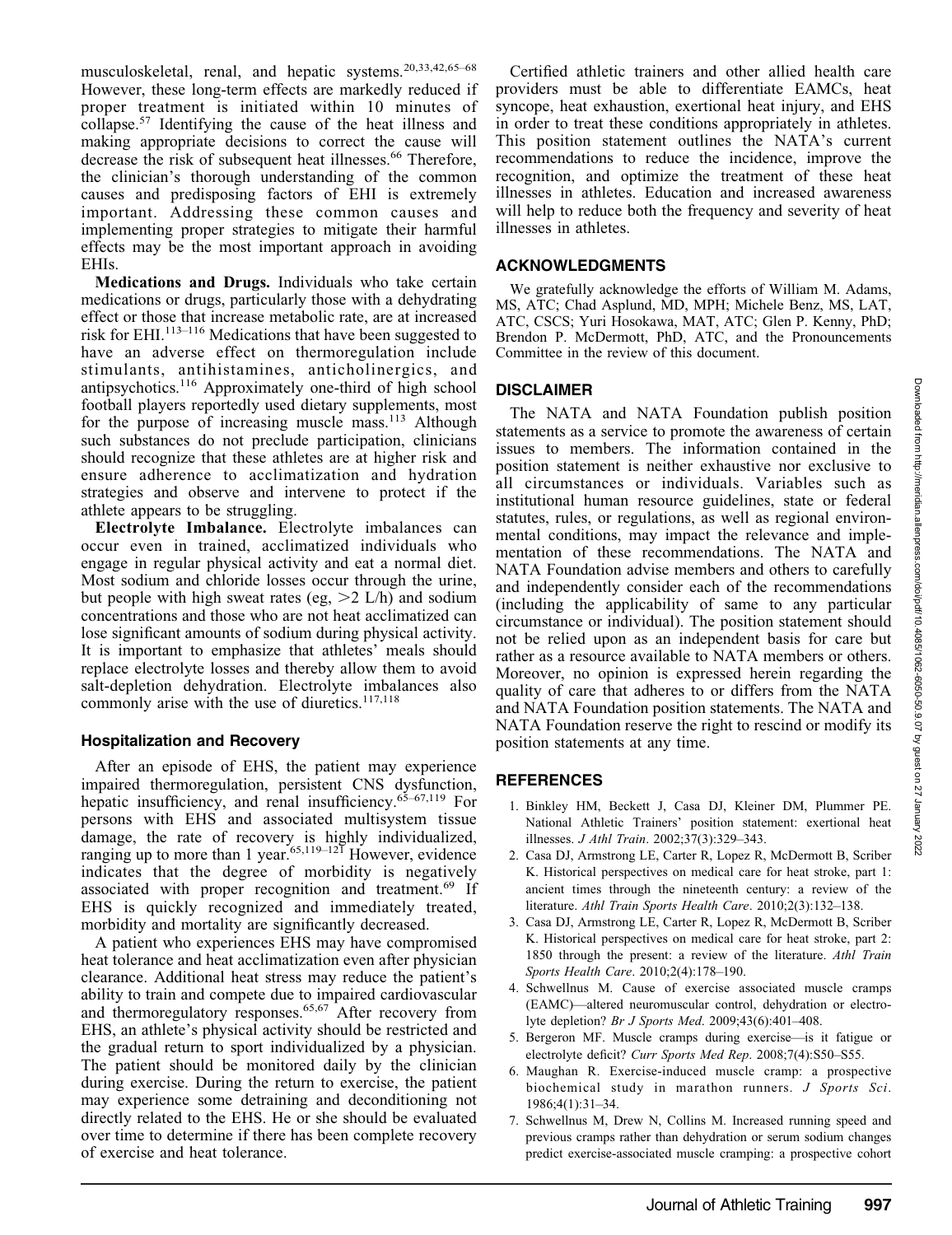concentrations and hydration status are not associated with exercise associated muscle cramping (EAMC) in distance runners. Br J Sports Med. 2004;38(4):488–492.

656.

- 9. Bergeron M. Heat cramps: fluid and electrolyte challenges during tennis in the heat. *J Sci Med Sport.* 2003;6(1):19-27.
- 10. Parisi L, Pierelli F, Amabile G, et al. Muscular cramps: proposals for a new classification. Acta Neurol Scand. 2003;107(3):176– 186.
- 11. Stofan JR, Zachwieja JJ, Horswill CA, Murray R, Anderson SA, Eichner ER. Sweat and sodium losses in NCAA football players: a precursor to heat cramps? Int J Sport Nutr Exerc Metab. 2005;15(6):641–652.
- 12. Carter R, Cheuvront SN, Vernieuw CR, Sawka MN. Hypohydration and prior heat stress exacerbates decreases in cerebral blood flow velocity during standing. J Appl Physiol (1985). 2006;101(6):1744– 1750.
- 13. Poh PY, Armstrong LE, Casa DJ, et al. Orthostatic hypotension after 10 days of exercise-heat acclimation and 28 hours of sleep loss. Aviat Space Environ Med. 2012;83(4):403–411.
- 14. Nybo L, Rasmussen P, Sawka MN. Performance in the heatphysiological factors of importance for hyperthermia-induced fatigue. Compr Physiol. 2014;4(2):657–689.
- 15. Kenefick RW, Sawka MN. Heat exhaustion and dehydration as causes of marathon collapse. Sports Med. 2007;37(4–5):378–381.
- 16. Armstrong LE, Casa DJ, Millard-Stafford M, Moran DS, Pyne SW, Roberts WO. American College of Sports Medicine position stand: exertional heat illness during training and competition. Med Sci Sports Exerc. 2007;39(3):556–572.
- 17. Sawka MN, Leon LR, Montain SJ, Sonna LA. Integrated physiological mechanisms of exercise performance, adaptation, and maladaptation to heat stress. Compr Physiol. 2011;1(4):1883– 1928.
- 18. Winkenwerder W, Sawka MN. Disorders due to heat and cold. In: Goldman L, Schafer AI, eds. Goldman-Cecil Medicine. 24th ed. Philadelphia, PA: Elsevier, Inc; 2011:666–670.
- 19. Casa DJ, Armstrong LE, Ganio MS, Yeargin S. Exertional heat stroke in competitive athletes. Curr Sports Med Rep. 2005;4(6):309–317.
- 20. Adams WM, Hosokawa Y, Casa DJ. The timing of exertional heat stroke survival starts prior to collapse. Med Sci Sports Exerc. 2015;14(4):273–274.
- 21. Ebell MH, Siwek J, Weiss BD, et al. Strength of recommendation taxonomy (SORT): a patient-centered approach to grading evidence in the medical literature. Am Fam Physician. 2004;69(3):548–556.
- 22. Casa DJ, Anderson SA, Baker L, et al. The Inter-Association Task Force for Preventing Sudden Death in Collegiate Conditioning Sessions: best practices recommendations. J Athl Train. 2012;47(4):477–480.
- 23. Casa DJ, Almquist J, Anderson SA, et al. The Inter-Association Task Force for Preventing Sudden Death in Secondary School Athletics Programs: best-practices recommendations. J Athl Train. 2013;48(4):546–553.
- 24. Armstrong LE, Maresh CM. The induction and decay of heat acclimatization in trained athletes. Sports Med. 1991;12(5):302– 312.
- 25. Pandolf KB. Time course of heat acclimation and its decay. Int J Sports Med. 1998;19(suppl 2):S157–S160.
- 26. Casa DJ, Csillan D, Armstrong LE, et al. Preseason heatacclimatization guidelines for secondary school athletics. J Athl Train. 2009;44(3):332–333.
- 27. Bergeron MF, McKeag DB, Casa DJ, et al. Youth football: heat stress and injury risk. Med Sci Sports Exerc. 2005;37(8):1421–1430.
- 28. Yeargin SW, Casa DJ, Armstrong LE, et al. Heat acclimatization and hydration status of American football players during initial summer workouts. J Strength Cond Res. 2006;20(3):463–470.
- 29. Kerr ZY, Casa DJ, Marshall SW, Comstock D. Epidemiology of exertional heat illness among U.S. high school athletes. Am J Prev Med. 2013;44(1):8–14.
- 30. Kenny GP, Journeay WS. Human thermoregulation: separating thermal and nonthermal effects on heat loss. Front Biosci (Landmark Ed). 2010;15:259–290.
- 31. Casa DJ, Armstrong LE, Hillman SK, et al. National Athletic Trainers' Association position statement: fluid replacement for athletes. J Athl Train. 2000;35(2):212–224.
- 32. Casa DJ, Clarkson PM, Roberts WO. American College of Sports Medicine roundtable on hydration and physical activity: consensus statements. Curr Sports Med Rep. 2005;4(3):115–127.
- 33. Casa DJ, Almquist J, Anderson S. Inter-Association Task Force on Exertional Heat Illnesses consensus statement. NATA News. June;2003:24–29.
- 34. Cheuvront SN, Kenefick RW, Montain SJ, Sawka MN. Mechanisms of aerobic performance impairment with heat stress and dehydration. J Appl Physiol (1985). 2010;109(6):1989–1995.
- 35. Courson R. Preventing sudden death on the athletic field: the emergency action plan. Curr Sports Med Rep. 2007;6(2):93-100.
- 36. Anderson J, Courson RW, Kleiner DM, McLoda TA. National Athletic Trainers' Association position statement: emergency planning in athletics.  $J$  Athl Train. 2002;37(1):99-104.
- 37. Casa DJ, Guskiewicz KM, Anderson SA, et al. National Athletic Trainers' Association position statement: preventing sudden death in sports. J Athl Train. 2012;47(1):96–118.
- 38. Casa DJ, Becker SM, Ganio MS, et al. Validity of devices that assess body temperature during outdoor exercise in the heat. J Athl Train. 2007;42(3):333–342.
- 39. Gagnon D, Lemire BB, Jay O, Kenny GP. Aural canal, esophageal, and rectal temperatures during exertional heat stress and the subsequent recovery period. J Athl Train. 2010;45(2):157-163.
- 40. Huggins R, Glaviano N, Negishi N, Casa DJ, Hertel J. Comparison of rectal and aural core body temperature thermometry in hyperthermic, exercising individuals: a meta-analysis. J Athl Train. 2012;47(3):329–338.
- 41. Ronneberg K, Roberts WO, McBean AD, Center BA. Temporal artery temperature measurements do not detect hyperthermic marathon runners. Med Sci Sports Exerc. 2008;40(8):1373–1375.
- 42. Cleary M. Predisposing risk factors on susceptibility to exertional heat illness: clinical decision-making considerations. J Sport Rehabil. 2007;16(3):204–214.
- 43. Shibolet S, Coll R, Gilat T, Sohar E. Heatstroke: its clinical picture and mechanism in 36 cases. Q J Med. 1967;36(144):525–548.
- 44. Wallace RF, Kriebel D, Punnett L, et al. Risk factors for recruit exertional heat illness by gender and training period. Aviat Space Environ Med. 2006;77(4):415–421.
- 45. Rav-Acha M, Hadad E, Epstein Y, Heled Y, Moran DS. Fatal exertional heat stroke: a case series. Am J Med Sci. 2004;328(2):84-87.
- 46. Epstein Y, Moran DS, Shapiro Y, Sohar E, Shemer J. Exertional heat stroke: a case series. Med Sci Sports Exerc. 1999;31(2):224-228.
- 47. Green JM, Yang Z, Laurent CM, et al. Session RPE following interval and constant-resistance cycling in hot and cool environments. Med Sci Sports Exerc. 2007;39(11):2051–2057.
- 48. Roelands B, Meeusen R. Caffeine, dopamine and thermoregulation. Eur J Appl Physiol. 2012;112(5):1979–1980.
- 49. Wagner T, Behnia N, Ancheta W, Shen R, Farrokhi S, Powers C. Strengthening and neuromuscular reeducation of the gluteus maximus in a triathlete with exercise-associated cramping of the hamstrings. J Orthop Sports Phys Ther. 2010;40(2):112-119.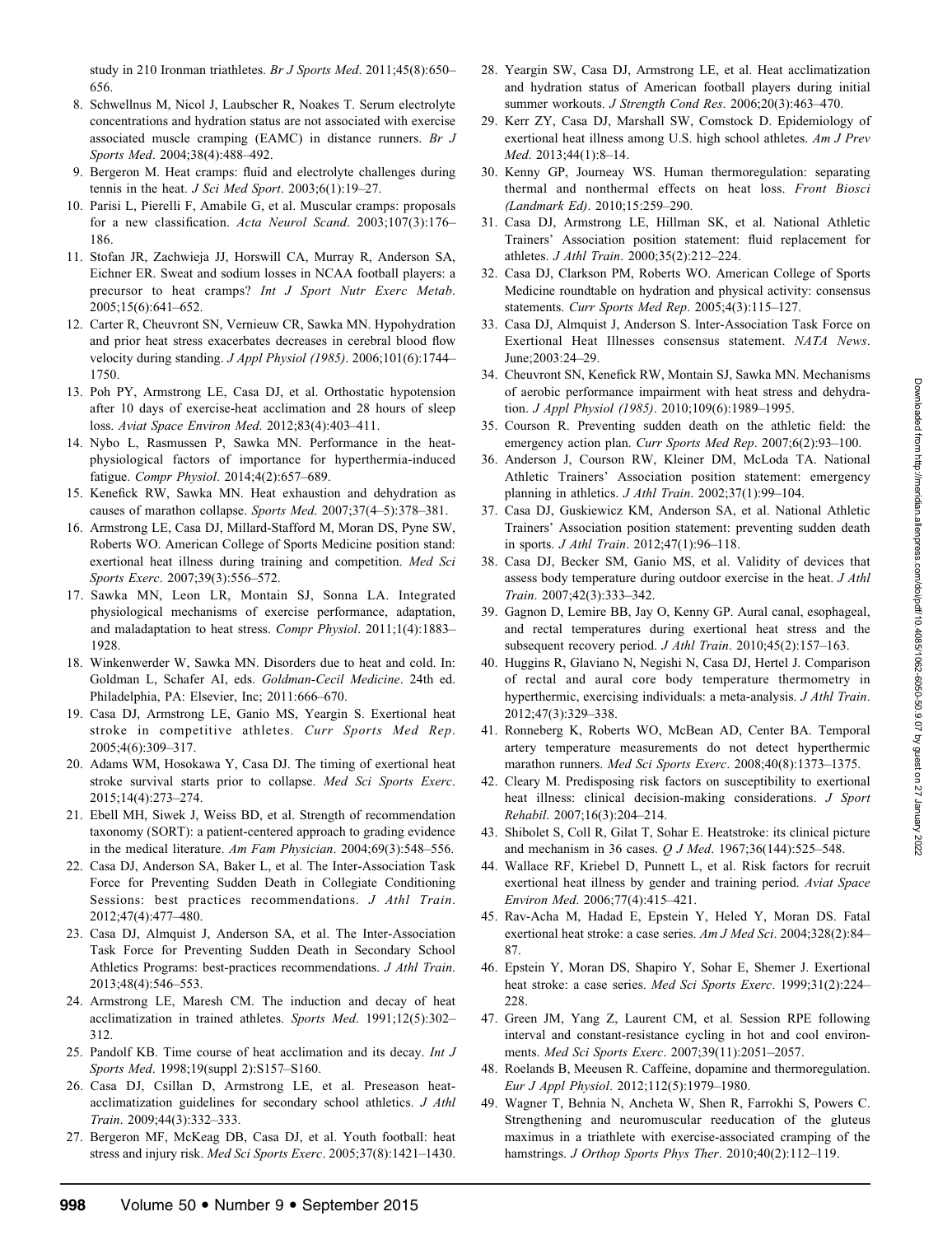- 50. Maquirriain J, Merello M. The athlete with muscular cramps: clinical approach. J Am Acad Orthop Surg. 2007;15(7):425-431.
- 51. Shang G, Collins M, Schwellnus M. Factors associated with a selfreported history of exercise-associated muscle cramps in Ironman triathletes: a case-control study. Clin J Sport Med. 2011;21(3):204– 210.
- 52. Casa DJ. Preventing Sudden Death in Sport and Physical Activity. Sudbury, MA: Jones and Bartlett Learning; 2012.
- 53. Bertolasi L, De Grandis D, Bongiovanni L, Zanette G, Gasperini M. The influence of muscular lengthening on cramps. Ann Neurol. 1993;33(2):176–180.
- 54. Allen S, Miller K, Albrecht J, Garden-Robinson J, Blodgett-Salafia E. Ad libitum fluid intake and plasma responses following pickle juice, hypertonic saline, and deionized water ingestion. J Athl Train. 2013;48(6):734–740.
- 55. Miller KC. Electrolyte and plasma responses after pickle juice, mustard, and deionized water ingestion in dehydrated humans. J Athl Train. 2014;49(3):360–367.
- 56. Armstrong LE, Lopez RM. Return to exercise training after heat exhaustion. J Sport Rehabil. 2007;16(3):182–189.
- 57. Casa DJ, McDermott BP, Lee EC, Yeargin SW, Armstrong LE, Maresh CM. Cold water immersion: the gold standard for exertional heatstroke treatment. Exerc Sport Sci Rev. 2007;35(3):141-149.
- 58. Casa DJ, Kenny GP, Taylor NA. Immersion treatment for exertional hyperthermia: cold or temperate water? Med Sci Sports Exerc. 2010;42(7):1246–1252.
- 59. Miller KC, Swartz EE, Long BC. Cold-water immersion for hyperthermic humans wearing American football uniforms. J Athl Train. 2015;50(8):792–799.
- 60. Gagnon D, Lemire BB, Casa DJ, Kenny GP. Cold-water immersion and the treatment of hyperthermia: using  $38.6^{\circ}$ C as a safe rectal temperature cooling limit. J Athl Train. 2010;45(5):439–444.
- 61. Costrini A. Emergency treatment of exertional heatstroke and comparison of whole body cooling techniques. Med Sci Sports Exerc. 1990;22(1):15–18.
- 62. McDermott BP, Casa DJ, O'Connor FG. Cold-water dousing with ice massage to treat exertional heat stroke: a case series. Aviat Space Environ Med. 2009;80(8):720–722.
- 63. DeMartini JK, Casa DJ, Stearns R, et al. Effectiveness of cold water immersion in the treatment of exertional heat stroke at the Falmouth Road Race. Med Sci Sports Exerc. 2015;47(2):240–245.
- 64. Pryor RR, Casa DJ, Holschen JC, O'Connor FG, Vandermark LW. Exertional heat stroke: strategies for prevention and treatment from the sports field to the emergency department. Clin Pediatr Emerg Med. 2013;14(4):267-278.
- 65. O'Connor FG, Casa DJ, Bergeron MF, et al. American College of Sports Medicine roundtable on exertional heat stroke – return to duty/return to play: conference proceedings. Curr Sports Med Rep. 2010;9(5):314–321.
- 66. McDermott BP, Casa DJ, Yeargin SW, Ganio MS, Armstron LE, Maresh CM. Recovery and return to activity following exertional heat stroke: considerations for the sports medicine staff. J Sport Rehabil. 2007;16(3):163–181.
- 67. O'Connor FG, Williams AD, Blivin S, Heled Y, Deuster P, Flinn SD. Guidelines for return to duty (play) after heat illness: a military perspective. J Sport Rehabil. 2007;16(3):227–237.
- 68. Moran DS, Heled Y, Still L, Laor A, Shapiro Y. Assessment of heat tolerance for post exertional heat stroke individuals. Med Sci Monit. 2004;10(6):CR252–CR257.
- 69. Casa DJ, Armstrong LE, Kenny GP, O'Connor FG, Huggins RA. Exertional heat stroke: new concepts regarding cause and care. Curr Sports Med Rep. 2012;11(3):115-123.
- 70. Sawka MN, Castellani JW, Cheuvront SN, Young AJ. Physiological systems and their responses to conditions of heat and cold. In: Farrell PA, Joyner MJ, Caiozzo VJ, eds. ACSM's Advanced

Exercise Physiology. 2nd ed. Philadelphia, PA: Lippincott, Williams & Wilkins; 2012:567–602.

- 71. Epstein Y, Roberts WO. The pathophysiology of heat stroke: an integrative view of the final common pathway. Scand J Med Sci Sports. 2011;21(6):742-748.
- 72. Armstrong LE. Exertional Heat Illnesses. Champaign, IL: Human Kinetics; 2003.
- 73. Santee W, Gonzalez R. Characteristics of the thermal environment. In: Pandolf KB, Sawka MN, Gonzalez RR, eds. Human Performance Physiology and Environmental Medicine at Terrestrial Extremes. Indianapolis, IN: Benchmark Press; 1988:1–44.
- 74. Cooper E, Ferrara M, Broglio S. Exertional heat illness and environmental conditions during a single football season in the southeast. J Athl Train. 2006;41(3):332–336.
- 75. Schwellnus M, Allie S, Derman W, Collins M. Increased running speed and pre-race muscle damage as risk factors for exerciseassociated muscle cramps in a 56 km ultra-marathon: a prospective cohort study. Br J Sports Med. 2011;45(14):1132–1136.
- 76. Khan S, Burne J. Reflex inhibition of normal cramp following electrical stimulation of the muscle tendon. J Neurophysiol. 2007;98(3):1102–1107.
- 77. Jung A, Bishop P, Al-Nawwas A, Dale R. Influence of hydration and electrolyte supplementation on incidence and time to onset of exercise-associated muscle cramps. J Athl Train. 2005;40(2):71– 75.
- 78. Miller K, Mack G, Knight K, et al. Three percent hypohydration does not affect the threshold frequency of electrically induced cramps. Med Sci Sports Exerc. 2010;42(11):2056–2063.
- 79. Braulick K, Miller K, Albrecht J, Tucker J, Deal J. Significant and serious dehydration does not affect skeletal muscle cramp threshold frequency. Br J Sports Med. 2013;47(11):710-714.
- 80. Summers K, Snodgrass S, Callister R. Predictors of calf cramping in rugby league. J Strength Cond Res. 2014;28(3):774–783.
- 81. Lieberman HR, Bathalon GP, Falco CM, Kramer FM, Morgan CA, Niro P. Severe decrements in cognition function and mood induced by sleep loss, heat, dehydration, and undernutrition during simulated combat. Biol Psychiatry. 2005;57(4):422–429.
- 82. Bouchama A, Knochel JP. Heat stroke. N Engl J Med. 2002;346(25):1978–1988.
- 83. DeMartini JK, Casa DJ, Belval L, et al. Environmental conditions and the occurrence of exertional heat illnesses and exertional heat stroke at the Falmouth Road Race. J Athl Train. 2014;49(4):478– 485.
- 84. Roberts WO. Determining a ''do not start'' temperature for a marathon on the basis of adverse outcomes. Med Sci Sports Exerc. 2010;42(2):226–232.
- 85. Bergeron MF, Bahr R, Bartsch P, et al. International Olympic Committee consensus statement on thermoregulatory and altitude challenges for high-level athletes. Br J Sports Med. 2012;46(11):770–779.
- 86. Armstrong LE, Johnson EC, Casa DJ, et al. The American football uniform: uncompensable heat stress and hyperthermic exhaustion. J Athl Train. 2010;45(2):117–127.
- 87. Kulka TJ, Kenney WL. Heat balance limits in football uniforms how different uniform ensembles alter the equation. Phys Sportsmed. 2002;30(7):29–39.
- 88. Lopez RM, Casa DJ, McDermott BP, Stearns RL, Armstrong LE, Maresh CM. Exertional heat stroke in the athletic setting: a review of the literature. Athl Train Sports Health Care. 2011;3(4):189–200.
- 89. Grundstein AJ, Ramseyer C, Zhao F, et al. A retrospective analysis of American football hyperthermia deaths in the United States. Int J Biometeorol. 2012;56(1):11–20.
- 90. Tokizawa K, Sawada S, Tai T, et al. Effects of partial sleep restriction and subsequent daytime napping on prolonged exertional heat strain. Occup Environ Med. 2015;72(7):521–528.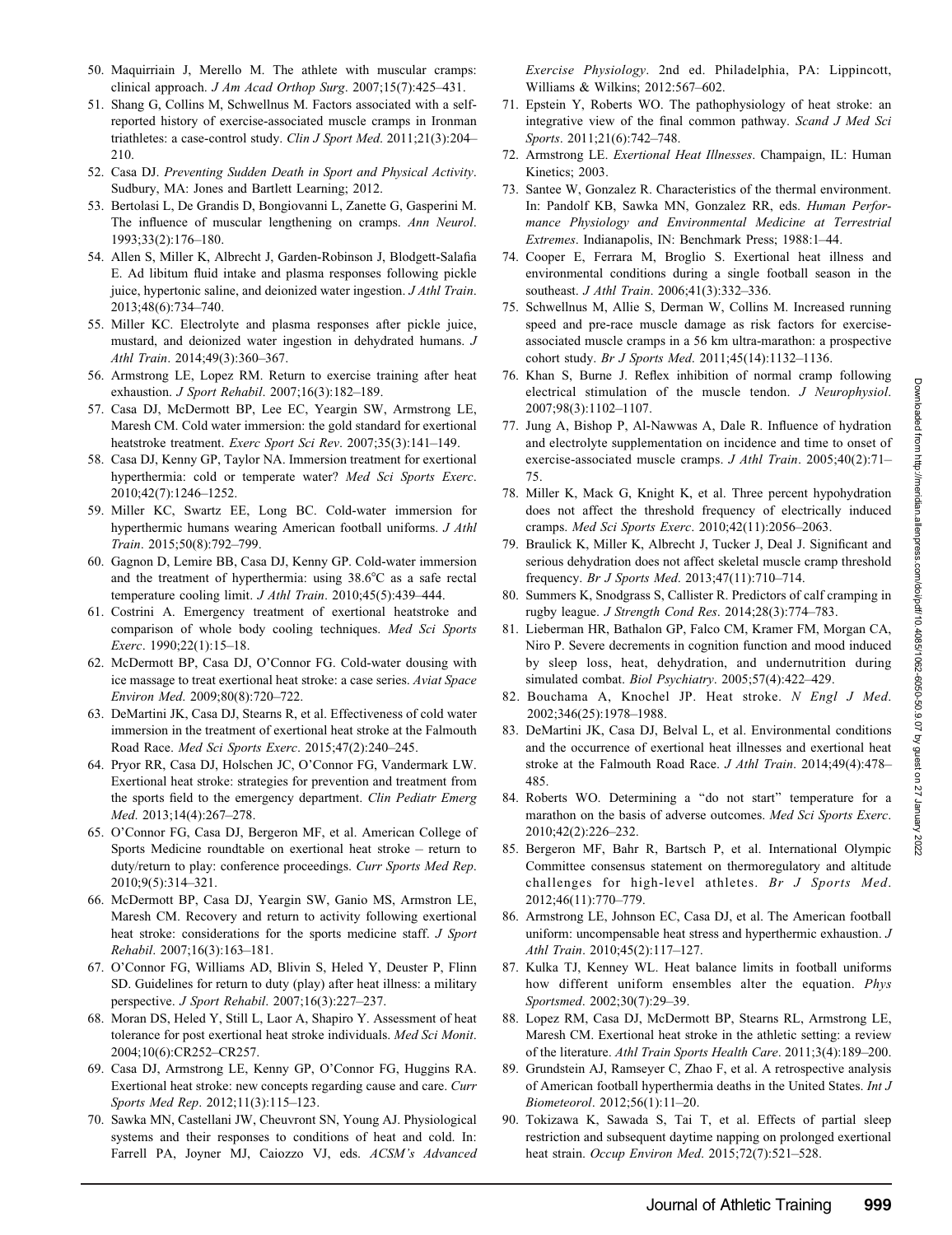- 91. Wallace RF, Kriebel D, Punnett L, et al. The effects of continuous hot weather training on risk of exertional heat illness. Med Sci Sports Exerc. 2005;37(1):84–90.
- 92. Armstrong LE, Stoppani J. Central nervous system control of heat acclimation adaptations: an emerging paradigm. Rev Neurosci. 2002;13(3):271–285.
- 93. Lorenzo S, Halliwill JR, Sawka MN, Minson CT. Heat acclimation improves exercise performance. J Appl Physiol (1985). 2010;109(4):1140–1147.
- 94. Noakes TD, Myburgh KH, du Plessis J, et al. Metabolic rate, not percent dehydration, predicts rectal temperature in marathon runners. Med Sci Sports Exerc. 1991;23(4):443–449.
- 95. Mora-Rodriquez R, Del Coso J, Estevez E. Thermoregulatory responses to constant versus variable-intensity exercise in the heat. Med Sci Sports Exerc. 2008;40(11):1945–1952.
- 96. Kenny GP, Niedre PC. The effect of exercise intensity on the postexercise esophageal temperature response. Eur J Appl Physiol. 2002;86(4):342–346.
- 97. Fowkes Godek S, Godek JJ, Bartolozzi AR. Thermal responses in football and cross-country athletes during their respective practices in a hot environment. J Athl Train. 2004;39(3):235–240.
- 98. Tucker R, Noakes T. The physiological regulation of pacing strategy during exercise: a critical review. Br J Sports Med. 2009;43(6):E1.
- 99. Marino F. Anticipatory regulation and avoidance of catastrophe during exercise-induced hyperthermia. Comp Biochem Physiol B Biochem Mol Biol. 2004;139(4):561–569.
- 100. Chung NK, Pin CH. Obesity and the occurrence of heat disorders. Mil Med. 1996;161(12):739–742.
- 101. Montain SJ, Sawka MN, Latzka WA, Valeri CR. Thermal and cardiovascular strain from hypohydration: influence of exercise intensity. Int J Sports Med. 1998;19(2):87–91.
- 102. Sawka MN, Cheuvront SN, Kenefick RW. High skin temperature and hypohydration impair aerobic performance. Exp Physiol. 2012;97(3):327–332.
- 103. Adams WM, Ferraro EM, Huggins RA, Cass DJ. Influence of body mass loss on changes in heart rate during exercise in the heat: a systematic review. J Strength Cond Res. 2014;28(8):2380–2389.
- 104. Hubbard RW, Armstrong LE. The heat illnesses: biochemical, ultrastructural, and fluid-electrolyte considerations. In: Pandolf KB, et al. Human Performance Physiology and Environmental Medicine at Terrestrial Extremes. Indianapolis, IN: Benchmark Press; 1988:305.
- 105. Lopez RM, Casa DJ, Jensen KA, et al. Examining the influence of hydration status on physiological responses and running speed during trail running in the heat with controlled exercise intensity. J Strength Cond Res. 2011;25(11):2944–2954.
- 106. Casa DJ, Stearns RL, Lopez RM, et al. Influence of hydration on physiological function and performance during trail running in the heat. *J Athl Train*. 2010;45(2):147-156.
- 107. Stearns RL, Casa DJ, Lopez RM, et al. Influence of hydration status on pacing during trail running in the heat. J Strength Cond Res. 2009;23(9):2533–2541.
- 108. Cheuvront SN, Kenefick RW. Dehydration: physiology, assessment, and performance effects. Compr Physiol. 2014;4(1):257–285.
- 109. Lieberman HR. Hydration and cognition: a critical review and recommendations for future research. J Am Coll Nutr. 2007;26(suppl 5):S555–S561.
- 110. Ganio MS, Armstrong LE, Casa DJ, et al. Mild dehydration impairs cognitive performance and mood of men. Br J Nutr. 2011;106(10):1535–1543.
- 111. Armstrong LE, Ganio MS, Casa DJ, et al. Mild dehydration affects mood in healthy young women. J Nutr. 2012;142(2):382–388.
- 112. Godek SF, Godek JJ, Bartolozzi AR. Hydration status in college football players during consecutive days of twice-a-day preseason practices. Am J Sports Med. 2005;33(6):843–851.
- 113. Swirzenski L, Latin RW, Berg K, Grandjean A. A survey of sport nutrition supplements in high school football players. J Strength Cond Res. 2000;14(4):464–469.
- 114. Roelands B, Hasegawa H, Watson P, et al. The effects of acute dopamine reuptake inhibition on performance. Med Sci Sports Exerc. 2008;40(5):879–885.
- 115. Goekint M, Roelands B, Heyman E, Njemini R, Meeusen R. Influence of citalopram and environmental temperature on exerciseinduced changes in BDNF. Neurosci Lett. 2011;494(2):150–154.
- 116. Watson P, Hasegawa H, Roelands B, Piacentini MF, Looverie R, Meeusen R. Acute dopamine/noradrenaline reuptake inhibition enhances human exercise performance in warm, but not temperate conditions. J Physiol. 2005;565(pt 3):873–883.
- 117. Jung AP, Bishop PA, Al-Nawwas A, Dale RB. Influence of hydration and electrolyte supplementation on incidence and time to onset of exercise-associated muscle cramps. J Athl Train. 2005;40(2):71–75.
- 118. Kenefick RW, Cheuvront SN, Montain SJ, Carter R, Sawka MN. Human water and electrolyte balance. In: Brown-Bowman BA, Russell RM, eds. Present Knowledge in Nutrition. Washington, DC: International Life Sciences Institute; 2012:493–505.
- 119. Coris EE, Walz S, Konin J, Pescasio M. Return to activity considerations in a football player predisposed to exertional heat illness: a case study. J Sport Rehabil. 2007;16(3):260–270.
- 120. Carter R, Cheuvront S, Sawka M. A case report of idiosyncratic hyperthermia and review of U.S. Army heat stroke hospitalizations. J Sport Rehabil. 2007;16(3):238–243.
- 121. Carter R, Cheuvront SN, Williams JO, et al. Epidemiology of hospitalizations and deaths from heat illness in soldiers. Med Sci Sports Exerc. 2005;37(8):1338–1344.

Address correspondence to Douglas J. Casa, PhD, ATC, FNATA, FACSM, Department of Kinesiology, University of Connecticut, 2095 Hillside Road, Box U-1110, Storrs, CT 06269-1110. Address e-mail to douglas.casa@uconn.edu.